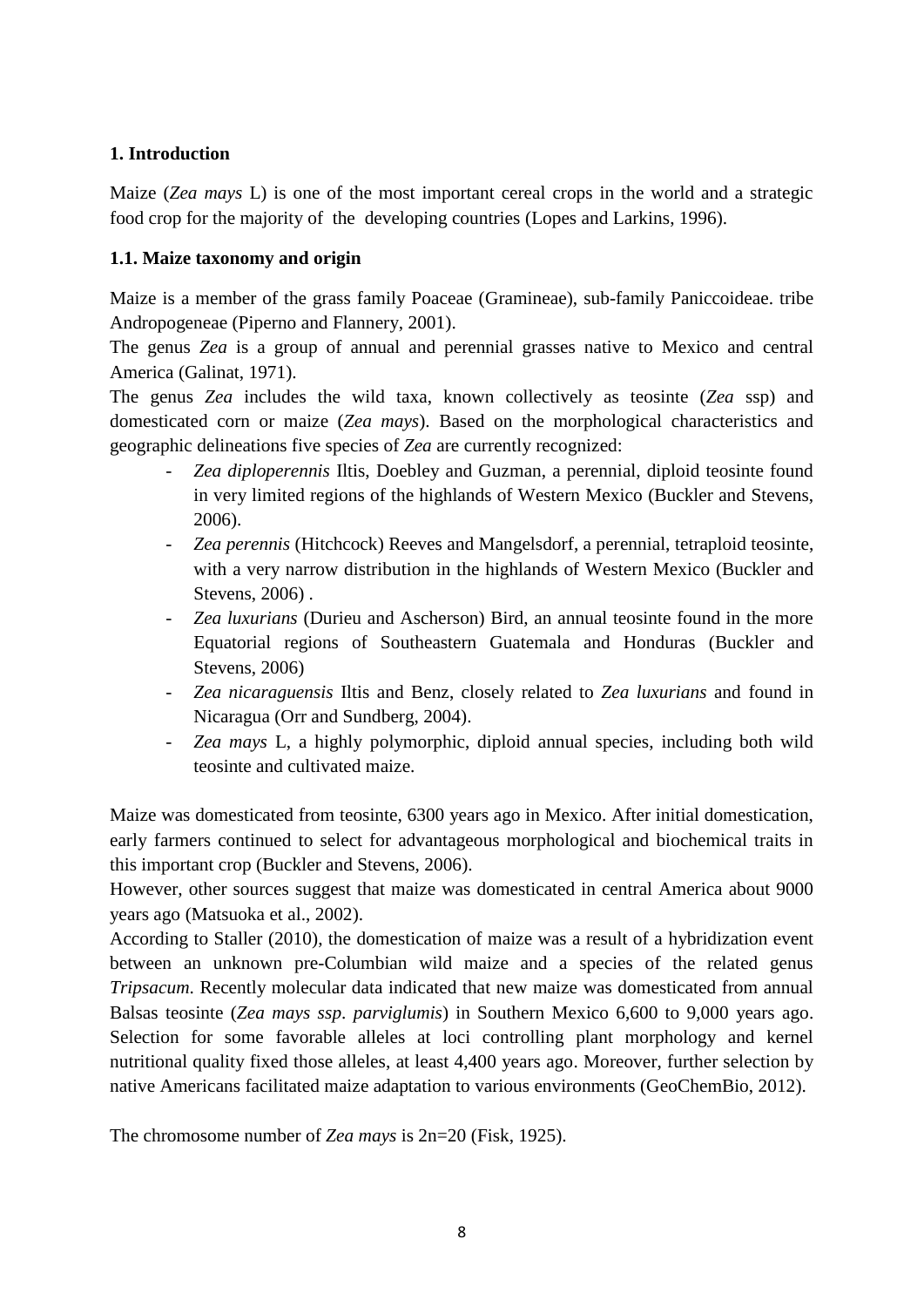Maize is a cross pollinating, monoecious plant with separate male inflorescence (pollenproducing tassels) and female inflorescence (egg-producing ear) with extended silks (stigmas) on top and the mid of the same plant, respectively.

## **1.2. Maize status in Mozambique**

In Mozambique, maize is the most important food crop, since more than 80% of the population living in rural areas use maize as dominant staple food. Cassava ranks as a distant second (IFAD, 2010). The demand for food is increasing worldwide due to population growth. The sustainable use of limited available natural resources is the crucial point to keep balance between population growth and food production (Bernardo et al., 2000). The production of cultivated maize was reduced from 1982 to 1997 in terms of both number of farmers and yield as Mozambique was facing problems of civil war (Tschirley et al., 1996). Moreover, the growth rate of maize production decreased by 20% in 2000 compared to 1999, because of floods followed by drought stress (FAO, 2000). However, the International Maize and Wheat Improvement Center (CIMMYT) reported an increase in maize production in Mozambique of about 28.5% from the end of the civil war in 2000. The increase in maize production is mainly attributed to the recovery of production from the previous years of drought which affected all provinces in Mozambique (Aquino et al., 2001).

Maize in Mozambique is a relevant food source since it contains nutritionally important grain constituents. It is important to develop new highly productive varieties to assure food security and safety. Evaluation of genetic diversity in maize germplasm is important for identifying genotypes that could be interesting in breeding programs (Berardo et al., 2009) Proper characterization of genetic resources is aimed to help the breeders to identify the most suitable material for the development of new varieties with high yield and high value in terms of oil and protein content. Maize can grow in light (sandy) medium or heavy (clay) soil with good drainage but it requires nitrogen, phosphorus and potassium to thrive (FAO, 2003) Mozambique has a moderate production of 18,780,000 metric tons compared to the major world producers of maize, USA, China, Brazil, Argentina, Mexico and France (FAO, 2010).

In Mozambique, drought is a factor that dramatically limits maize production in low-land areas of the country that are characterized by sandy soils (Verduijn, 2005). Small-holder farmers in Mozambique occupy more than 95% of the maize growing areas and together they produce more than 90% of the total annual production. In these small-holder production systems maize is grown mixed with other crops in small plots (0.3 to 1.3 ha) usually using traditional system and mostly these agro-systems depend on rainfall. The average yield of maize is very low (0.2 to 1.2 t/ha), because the farmers do not use improved seeds or fertilizer (DINA, 1995).

Since the population is constantly increasing we need to conserve genetic diversity for food and environmental security. The farmers have progressively abandoned their traditional varieties and landraces and shifted to more productive modern varieties because of higher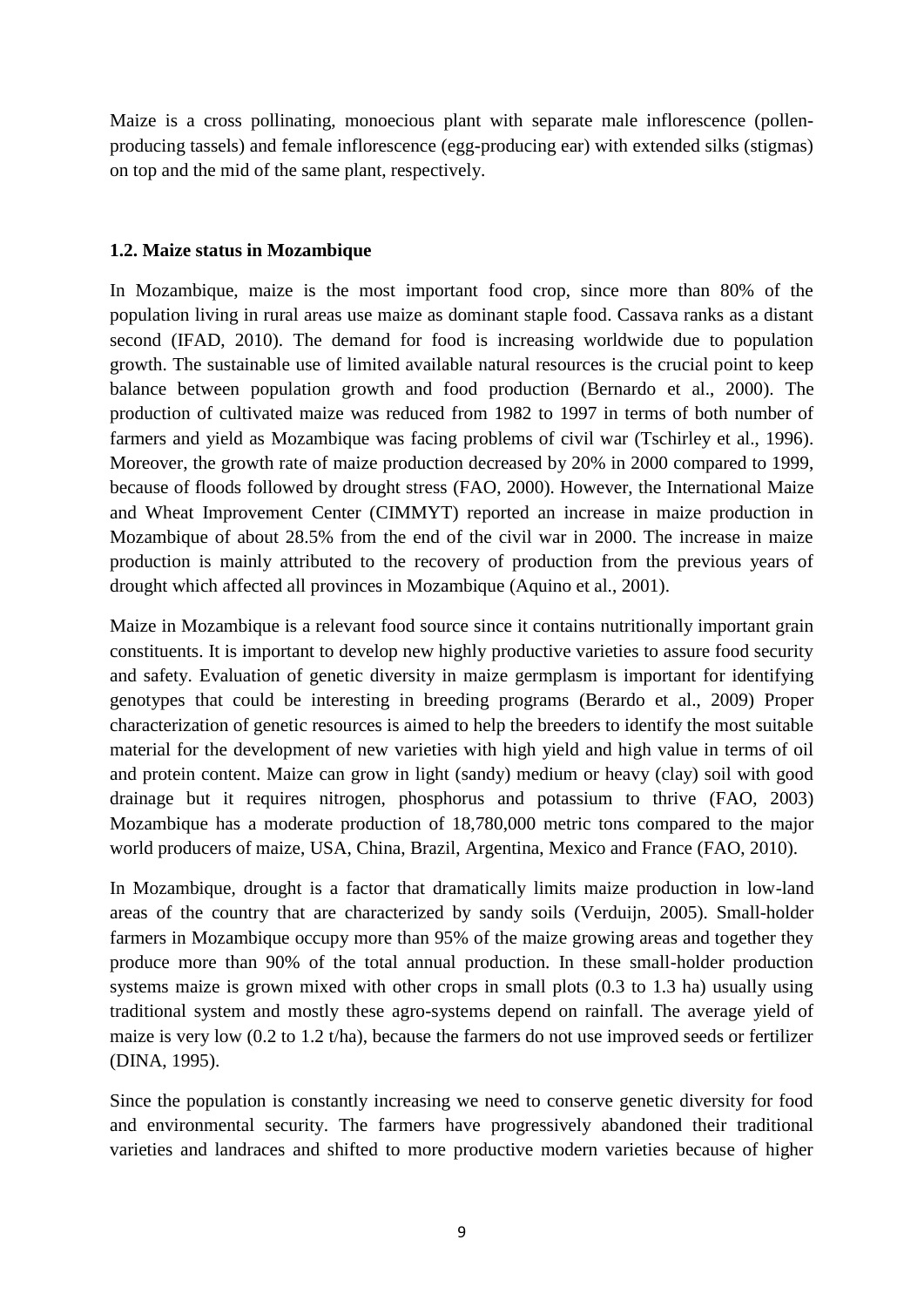yield, and the number of landraces may decrease and thereby affect the genetic diversity of the crops (Irrondo and Maxted, 2008).

Conserving germplasm in a gene bank is an effective way of preserving large amounts of crop germplasm that may be used by future generations and for future plant breeding. This activity necessarily involves the protection of habitat and ecosystems (Irrondo and Maxted, 2008).

Shifting cultivation (bush fallow) is the traditional land use system in Mozambique. The increasing population is causing a substantial pressure on arable land by reducing the fertility of soils and reducing tree cover in some areas. This has affected the natural resources, because the population encroachment resulted in degazetting of forests.

Private commercial farmers contribute 25% of the marketed maize production. These include capital intensive farms of less than 50 ha (Tschirley et al., 1996).

Farms of 50 to 1000 ha are less capital intensive and produce cereals, meat and fruits for the commercial market. Farms of more than 1000 ha are found in high potential areas and produce industrial and export crops such as cotton, tea, tobacco and sugarcane (Tschirley et al., 1996).

The last category of farmers includes joint venture farms and state farms of up to 40000 ha for export crops (tea, cotton, copra and sugarcane) ( da Silva et al., 1996).

## **1.3. Maize pests and diseases**

These problems appear always in Northern Mozambique because of higher rainfall. Also at low-land soil or in areas with periodic drought the farmers can get problems with pests and diseases such as stem borer (*Chilo patellus*), grain weevils (*Sitophilus zea mays* Motsch), termites *(Microtermes* spp), *Fusarium, Diplodia* ear rots*, Helminthosporuim* ssp*,* downy mildew (*Pernosclerospora sorghi*) and maize streak virus (MSV) (Mariote, 2007).

# **1.4. Breeding strategy of maize in Mozambique**

The maize breeding program of the Agricultural Research Institute of Mozambique (IIAM) is focused on the improvement of maize regarding drought stress, low soil nitrogen uptake, downy mildew, maize streak virus, stem borers and grain weevils in order to obtain more varieties adapted to the conditions in Mozambique. The maize breeding program of IIAM was focused on developing open pollinated varieties until 2000. However, a new activity started in 2002/2003 in order to produce hybrids that are especially adapted to the low-land areas, tolerant to drought and resistant to downy mildew (Fato et al., 2004; Denic et al., 2007; Fato, 2010). Groups of maize populations with different traits as well as quality protein maize (QPM) germplasm were obtained from CIMMYT and the International Institute of Tropical Agriculture (IITA). Maize plants were subjected to different drought conditions. Two different levels of soil fertility were used in two agro-ecological zones; the mid altitude and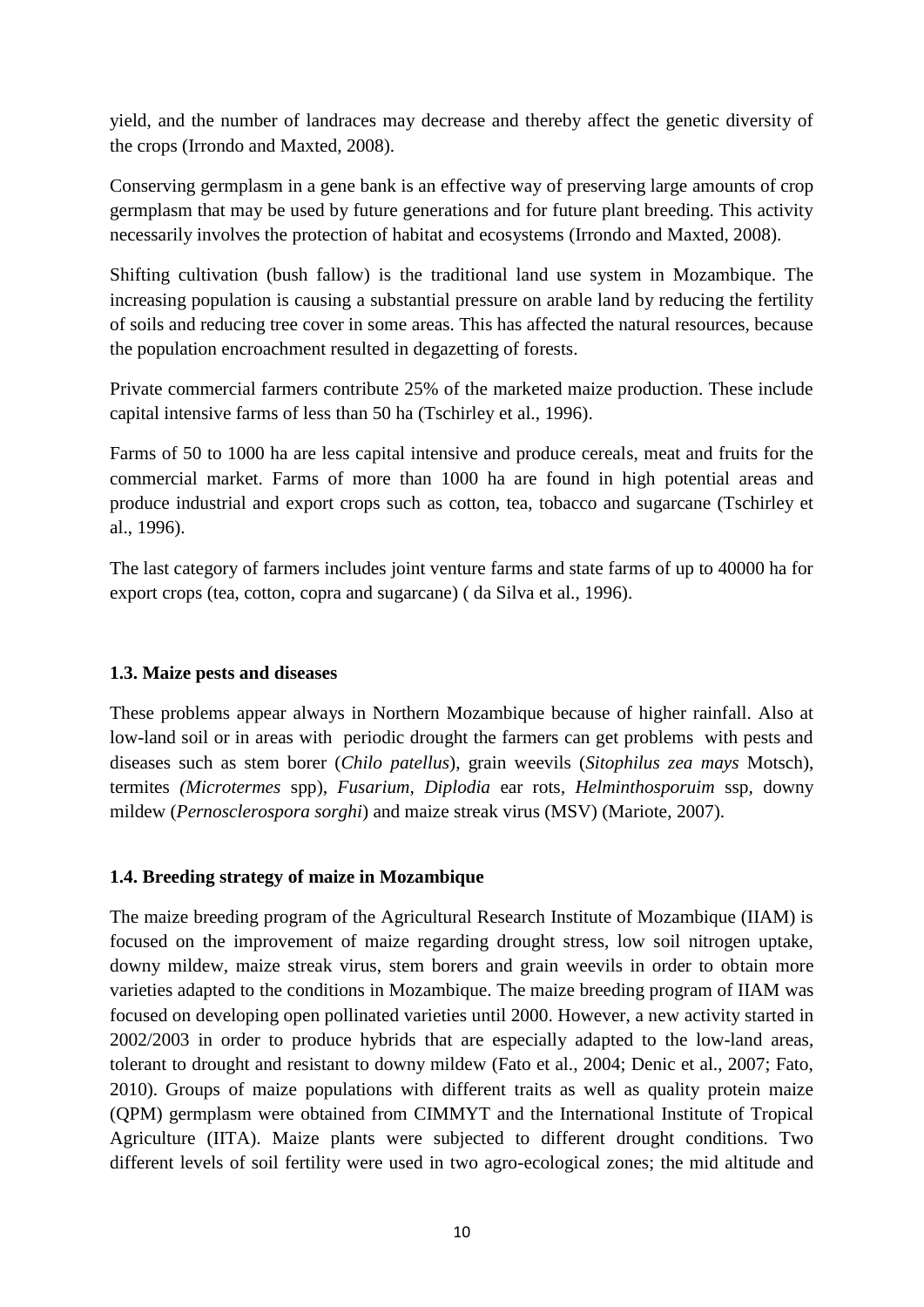low-land (Chauque et al., 2004 and Denic et al., 2012). The achievements up to date are the release of two hybrids in 2008 of which one hybrid was developed by a South African breeder based on a South African inbred line and two inbred lines from Ghana. The second hybrid was developed by the Mozambiqan plant breeders using locally selected material from populations sourced from International Institute of Tropical Agriculture (IITA). A third hybrid from the CIMMYT regional network was released in 2011. Two more hybrids from the same CIMMYT regional network were submitted for release in 2013. A total of twelve open pollinated maize varieties were released by IIAM during the last twelve years (Pedro Fato, personal communication, March 15, 2013).

IIAM has experimental stations in different provinces of Mozambique: the three main experimental sites situated in the Lichinga province in the high lands, in Chokwe in the South, and in Manica in the center of the country.

The IIAM section of technology transfer works with the smallholder farmers sector and cooperative farms in cooperation with the Rural Development Department of the Ministry of Agriculture in transfer of new technologies. The small holder farmers produce 50% of marketed maize in Mozambique. There are problems of extension services and there is a limited distribution of seed, pesticides, and farming tools and these services may even be unavailable some years (Nunes et al., 1986).

# **1.5. Aim of the study**

It has been claimed and shown that Mozambique is a rich country in terms of genetic resources (da Silva et al., 1996). The aim of the study was to:

- Collect maize accessions in the field of farmers in Mozambique for evaluation of genetic diversity.
- Use SSR markers to characterize the accessions.
- Identify duplicates that will allow the gene bank manager to reduce the number of accessions kept in the gene bank.
- Help in the formulation of a new national maize breeding programme for Mozambique in which local germplasm kept at the gene bank or farmers' fields are utilized through pre-breeding activities.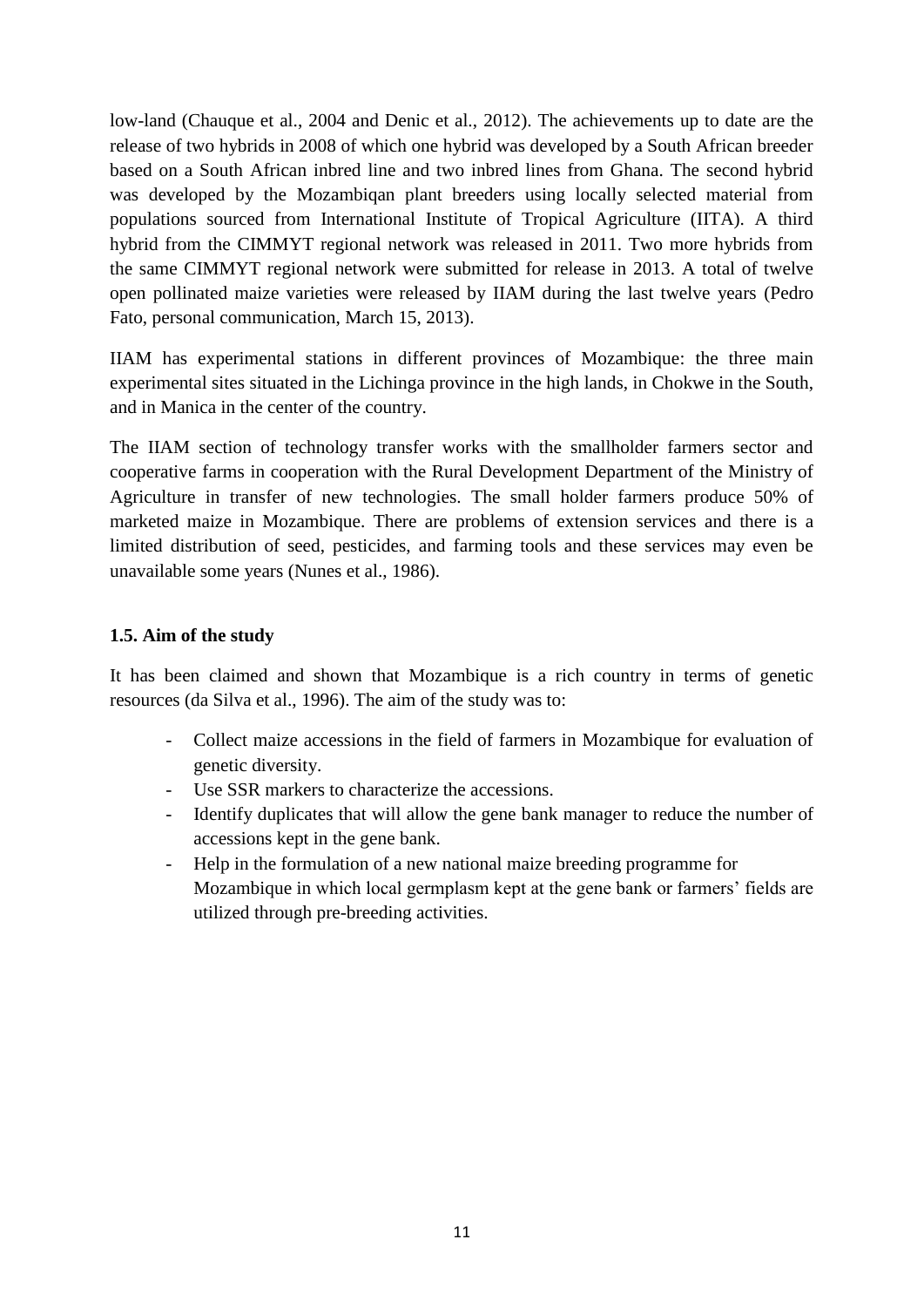## **2. Material and methods**

## **2.1. Plant material**

Maize seeds used in the study were originally collected from farmers' fields in eight out of the ten agro-ecological zones of Mozambique (Table 1, Figs. 1 and 2). The germplasm was collected according to the procedure of International Plant Genetic Resources Institute (IBPGR, 1991). The representative samples were then processed, assembled and conserved as numbered accessions at the National Gene Bank in Maputo.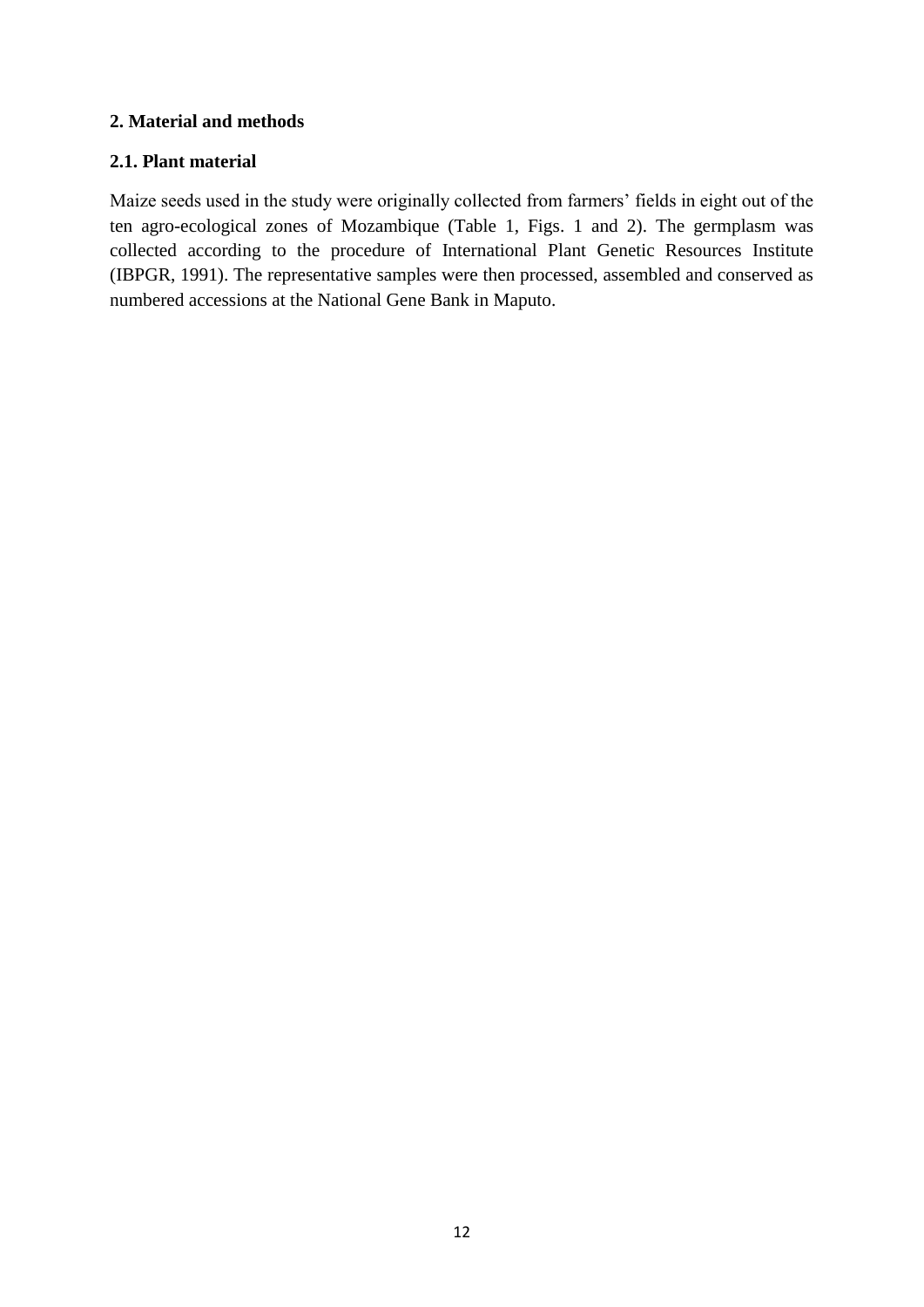| Agro-ecological<br>zones | Province                                                | Altitude (m)            | Temperature $(^{\circ}C)$ | Rainfall (mm) | Humidity Index <sup>1</sup>                                                            | Predominant Soils <sup>2</sup>          |                                                                                                                                |
|--------------------------|---------------------------------------------------------|-------------------------|---------------------------|---------------|----------------------------------------------------------------------------------------|-----------------------------------------|--------------------------------------------------------------------------------------------------------------------------------|
|                          |                                                         |                         |                           |               |                                                                                        |                                         | Production system                                                                                                              |
| R <sub>1</sub>           | <b>Inland Maputo</b><br>& South Gaza                    | Major part<br>under 200 | $20 - 25$                 | 800-1000      | Dry Semi-arid,<br>with small<br>humid semi-arid<br>spots in the<br>Libombos<br>heights | Arenosols and<br><b>Nitosols</b>        | Rain-fed cowpea,<br>cassava and maize.                                                                                         |
| R <sub>2</sub>           | Southern<br>Maputo to<br>Northern<br>Inhambane          | $0 - 200$               | $20 - 25$                 | 800-1000      | Humid Semi-<br>arid, with some<br>sub-humid spots<br>in the littoral                   | Arenosols,<br>Fluvisols and<br>Manangas | Mixed cereals, cassava<br>and cashew.<br>Maize, rice,<br>vegetables, banana and<br>sugar-cane.                                 |
| R <sub>3</sub>           | Centre and<br>North of Gaza<br>and West of<br>Inhambane | 100-200                 | $22 - 26$                 | 400-600       | Semi-arid and<br>arid                                                                  | Manangas and<br>Arensols                | Maize, sorghum,<br>millet, rice and beans.<br>However, rice and<br>beans grown under<br>irrigation.                            |
| R <sub>4</sub>           | Sofala and<br>Manica                                    | 200-1000                | 17.5-22.5                 | 1000-1200     | Sub-humid with<br>humid semi-arid                                                      | Ferralsols and<br>Luvisols              | Maize, sorghum,<br>cassava and cowpea<br>are dominant while<br>sweet potato and rice<br>are cultivated in more<br>moist areas. |
| R <sub>5</sub>           | Sofala and<br>Zambezia                                  | $0 - 200$               | 24-28                     | 1000-1400     | Humid semi-<br>arid                                                                    | Fluvisol and<br>Arenosols               | Rice, cassava, maize<br>and sorghum.                                                                                           |

**Table 1.** Main features of the ten agro-ecological zones of Mozambique.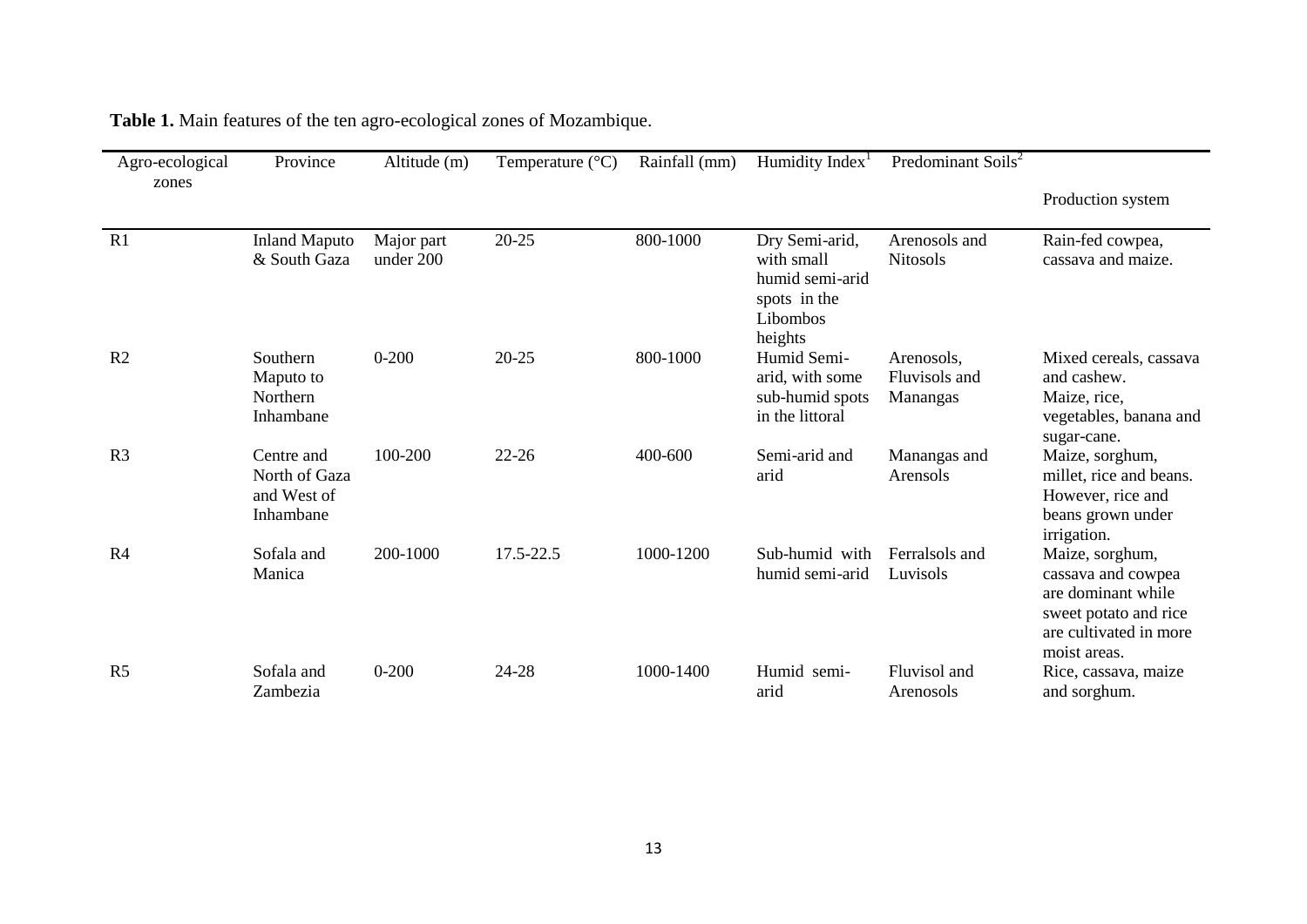| R <sub>6</sub> | Zambezia<br>valley and<br>Southern Tete                            | $0 - 200$  | $20 - 25$ | Mostly 500-<br>800 with one<br>area 1200 -<br>1400 and<br>another with<br>water deficit | Dry Semi -arid                                                                                    | Lixisolls and<br>Fluvisols            | Sorghum and millet.                                                                                                              |
|----------------|--------------------------------------------------------------------|------------|-----------|-----------------------------------------------------------------------------------------|---------------------------------------------------------------------------------------------------|---------------------------------------|----------------------------------------------------------------------------------------------------------------------------------|
| R7             | Zambezia,<br>Nampula,<br>Tete, Niassa<br>and Cabo<br>Delgado       | 200-1000   | $20 - 25$ | 1000-1400                                                                               | Humid Semi-<br>arid, with sub-<br>humid.                                                          | Ferralsols, Luvisols<br>and Acrisols. | Cassava, maize,<br>cowpea, pigeon pea<br>and sorghum.                                                                            |
| R <sub>8</sub> | Coastal<br>Littoral of<br>Zambezia,<br>Nampula and<br>Cabo Delgado | $0 - 200$  | Above 25  | 800-1200                                                                                | Humid Semi-<br>arid with spots<br>of sub-humid<br>and an extensive<br>dry and semi-<br>arid area. | Lixisols, Leptosols<br>and Arenosols  | Cassava and millet.<br>Rain-feed cultivation<br>in low areas, cashew<br>an important crop.                                       |
| R9             | North of Cabo<br>Delgado                                           | 200-1500   | $20 - 26$ | 1000-1200                                                                               | Humid and<br>semi-arid.                                                                           | <b>Nitosols</b>                       | Maize is the dominant<br>crop, sorghum,<br>cowpea, cassava and<br>sesame are also<br>cultivated. Cashew is<br>an important crop. |
| R10            | Zambezia,<br>Niassa, Tete<br>and Manica                            | Above 1000 | 15-22.5   | Above 1200                                                                              | Sub-humid and<br>humid.                                                                           | Ferrasols and<br>Leptosols            | Maize is the dominant<br>crop, commune beans<br>and potatoes, finger<br>millet cultivated.                                       |

**Source**: Programa de investimento em extensao agrarian/Documento de trabalho n°2/B 1ª versao-15 de Junho de 1996(DNER, 1996)

 $1$ Humidity index: Arid: < 500 mm of precipitation; Dry semi-arid: 500-800 mm, Humid semi-arid 800-1000 mm, Sub-humid, 1000-1400 mm. <sup>2</sup>Based on FAO soil classification.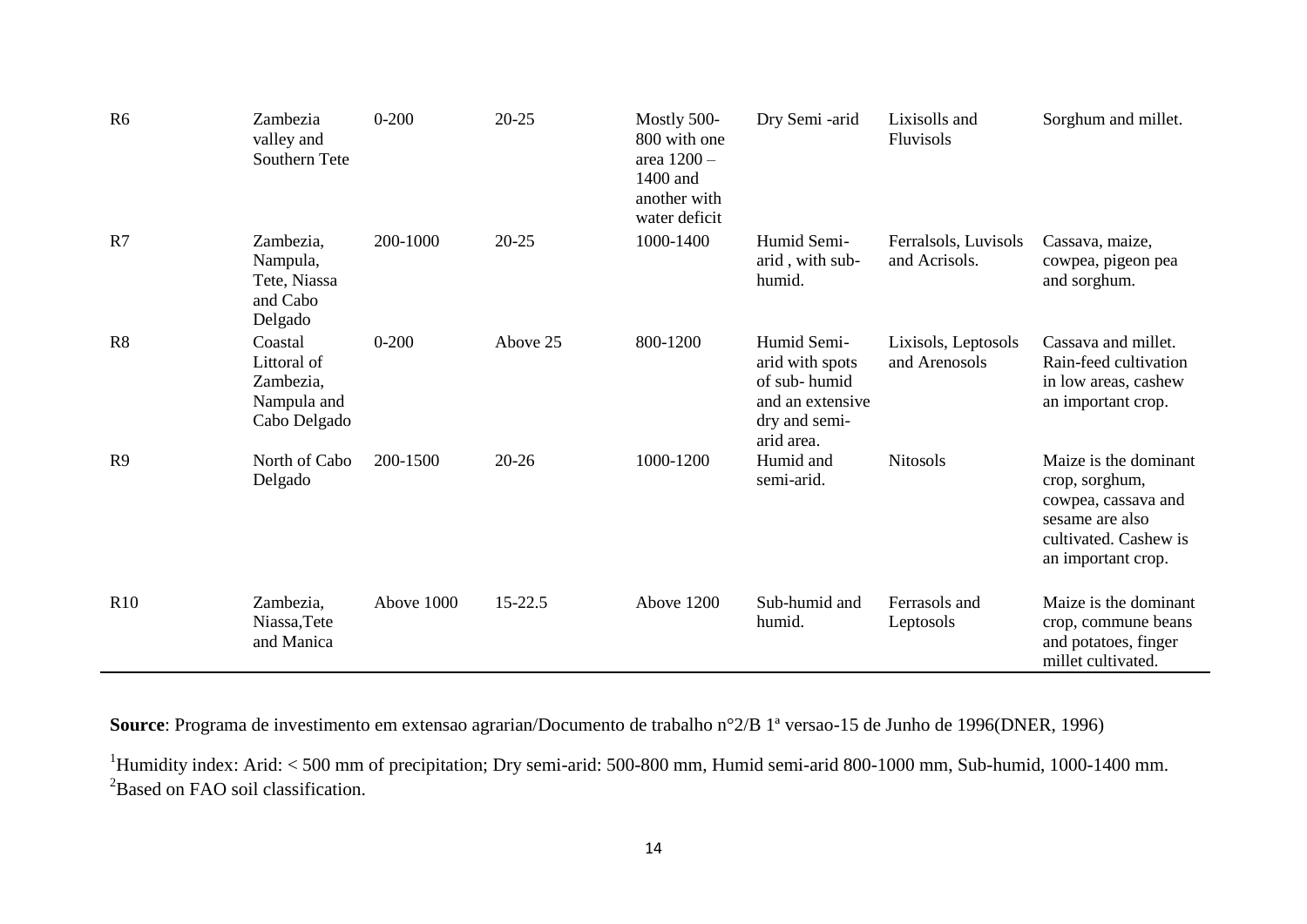| Accessions<br>number | Name of accession | Agro-ecological<br>zones | Province     | Village       | Latitude<br>degrees        | Longitude<br>degrees | Altitude, m<br>above sea level |
|----------------------|-------------------|--------------------------|--------------|---------------|----------------------------|----------------------|--------------------------------|
|                      |                   |                          |              |               |                            |                      |                                |
| Acc1749              | Kandjerendgere    | R <sub>2</sub>           | Inhambane    | Muchai-2      | $23^{\circ} 05'$           | 034°22'              | 67                             |
| Acc1750              | Gremo             | R2                       | Inhambane    | Mabote        | $23^{\circ}$ $26^{\prime}$ | 034°07'              | 157                            |
| Acc1929              | Kenya             | R2                       | Inhambane    | Mabote        | 22°09'                     | 034°07'              | 157                            |
| Acc2274              | Chibubane         | R2                       | Inhambane    | Mabote        | $22^{\circ}$ 09'           | 034°07'              | 157                            |
| Acc2324              | Mukhambe          | R2                       | Inhambane    | Muchai-2      | 23°05'                     | 034°22'              | 77                             |
| Acc2608              | Maguere           | R <sub>2</sub>           | Inhambane    | Mabote        | $22^{\circ}$ 09'           | 034°07'              | 157                            |
| Acc1772              | Mangunda-2        | R <sub>3</sub>           | Gaza         | Massingir     | 23°54'                     | 031°57'              | 157                            |
| Acc2078              | Chimwambane       | R <sub>3</sub>           | Gaza         | Chicualacuala | $23^{\circ} 26'$           | 031°46'              | 185                            |
| Acc2079              | Chitsonga         | R <sub>3</sub>           | Gaza         | Chicualacuala | $23^\circ 26'$             | 031°46'              | 185                            |
| Acc1748              | Mbuangafe         | R4                       | Manica       | Guro          | $17^{\circ} 25'$           | 034°21'              | 709                            |
| Acc1792              | Munguenda         | R4                       | Manica       | Guro          | $17^{\circ} 25'$           | 033°21'              | 709                            |
| Acc1809              | Munguenda         | R4                       | Manica       | Catandica     | 18° 01'                    | 033°45'              | 611                            |
| Acc1810              | Kandjerendgere    | R4                       | Manica       | Catandica     | $18^{\circ} 01'$           | 033°45'              | 611                            |
| Acc1817              | Kandjerendgere    | R4                       | Manica       | Barue         | 16°58'                     | 034°14'              | 802                            |
| Acc2121              | Chibubane         | R4                       | Manica       | Catandica     | $18^{\circ} 01'$           | 033°45'              | 611                            |
| Acc1494              | Makolo            | R <sub>5</sub>           | Sofala       | Buzi          | $19^{\circ} 53'$           | 034°35'              | 7                              |
| Acc1939              | Xigoia            | R <sub>5</sub>           | Sofala       | Buzi          | $19^{\circ} 53'$           | 034°35'              | $\overline{7}$                 |
| Acc1657              | Bantamo           | R <sub>6</sub>           | Tete         | Moatize       | $16^{\circ}$ 07'           | 033°44'              | 370                            |
| Acc2201              | Xidiwane          | R7                       | Niassa       | Mavago        | $12^{\circ}31'$            | 036°18'              | 720                            |
| Acc2513              | Metho             | R7                       | Cabo Delgado | Balama        | 13° 19'                    | 038°35'              | 499                            |
| Acc1269              | Kanhangulo        | R8                       | Nampula      | Monapo        | 14° 55'                    | $040^{\circ}18'$     | 137                            |
| Acc2146              | Sacana            | R8                       | Cabo Delgado | Muidumbe      | $11^{\circ} 49'$           | 039°49'              | 512                            |
| Acc2165              | Serena            | R8                       | Cabo Delgado | Macomia       | 12° 14'                    | $040^{\circ}14'$     | 330                            |
| Acc2482              | Kalombe kusho     | R8                       | Cabo Delgado | Mueda         | $11^{\circ} 38'$           | 039°37'              | 618                            |
| Acc2497              | Lidjele           | R8                       | Cabo Delgado | Muidumbe      | $11^{\circ} 49'$           | 039°49'              | 596                            |
| Acc2529              | Nthale-wa Rame    | R8                       | Cabo Delgado | Chiure        | 13° 25'                    | $040^{\circ}13'$     | 299                            |
| Acc1685              | Ngogodo           | R <sub>10</sub>          | Tete         | Ulongwe       | 14° 42'                    | 034°21'              | 1300                           |

**Table 2.** Maize accessions analyzed in this study.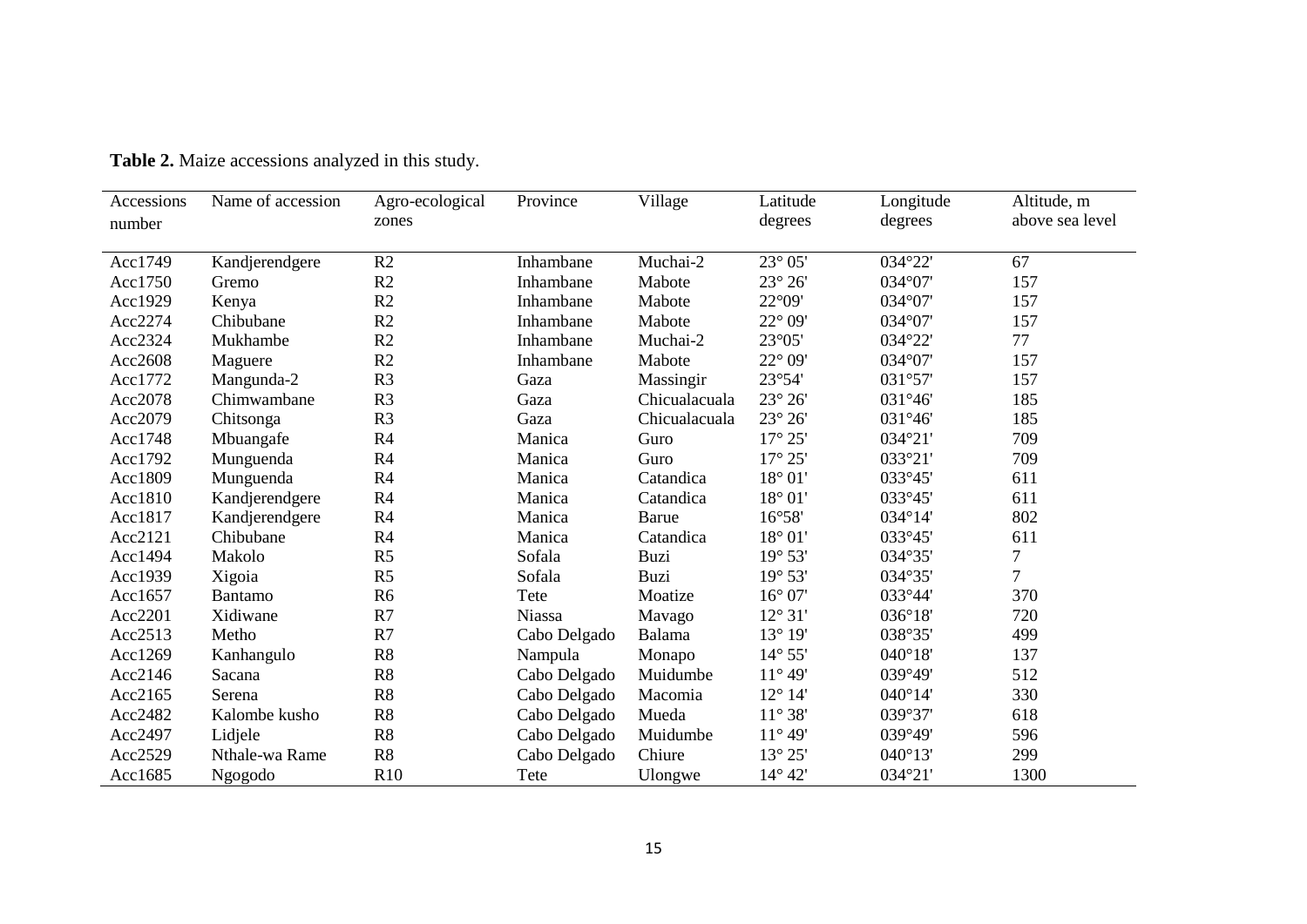**Table 3.** SSR loci used for analysis of genetic diversity.

| Primers          | Primers sequences (5'-3')       | Repeat motif    | Alleles range (bp) | Na   |
|------------------|---------------------------------|-----------------|--------------------|------|
| Phi041           | F:TTGGCTCGAAGCGCCGCAAA          | AGCC            | 201-221            | 5    |
|                  | R:GCTTCTGATCCAGAGCGATTTGACGGCA  |                 |                    |      |
| Phi085           | F:AGCAGAACGGCAAGGGCTAT          | <b>AACGC</b>    | 237-264            | 9    |
|                  | R:GCTTCTTTTGGCACACCACGACGA      |                 |                    |      |
| Phi061           | F:GACGTAAGCCTAGCTCTGCAT         | <b>TTCTGTAT</b> | 134-190            | 12   |
|                  | R:GCTTCTAAACAAGAACGGCGGTGCTGA   |                 |                    |      |
| Phi056           | F:ACTTGCTTGCCTGCGTTAC           | <b>CCG</b>      | 237-264            | 9    |
|                  | R:GCTTCTCGCACACCACTTCCCAGAA     |                 |                    |      |
| <b>B</b> nlg1194 | F:GCGTTATTAAGGCAAGCTGC          | AG              | 161-180            | 8    |
|                  | R:GCTTCTACGTGAAGCAGAGGATCCAT    |                 |                    |      |
| Phi127           | F:ATATGCATTGCCTGGAACTGGAAGGA    | <b>AGAC</b>     | 114-129            | 4    |
|                  | RGCTTCTAATTCAAACACGCCTCCCGAGTGT |                 |                    |      |
| Bnlg1520         | F:TCCTCTTGCTCTCCATGTCC          | <b>AGCT</b>     | 172-205            | 9    |
|                  | R:GCTTCTACAGCTGCGTAGCTTCTTCC    |                 |                    |      |
| Phi073           | F:GTGCGAGAGGCTTGACCAA           | <b>AGC</b>      | 189-215            | 7    |
|                  | R:GCTTCTAAGGGTTGAGGGCGAGGAA     |                 |                    |      |
| Bnlg $1523$      | F:GAGCACAGCTAGGCAAAGG           | AG              | 189-201            | 6    |
|                  | R:GCTTCTCTCGCACGCTCTCTCTTTCTTT  |                 |                    |      |
| Phi116           | F:GCATACGGCCATGGATGGGA          | <b>ACTG</b>     | 148-178            | 6    |
|                  | R:GCTTCTTCCCTGCCGGGACTCCTG      |                 |                    |      |
| <b>Bnlg1484</b>  | F:GTAAAAGACGACGACATTCG          | AG              | 120-157            | 9    |
|                  | R:GCTTCTGACGTGCACTCCGTTTAACA    |                 |                    |      |
| mean             |                                 |                 |                    | 7.63 |
| St.dev           |                                 |                 |                    | 2.29 |

**Source of primers:** Loáisiga et al. (2012)

**Na**-Number of alleles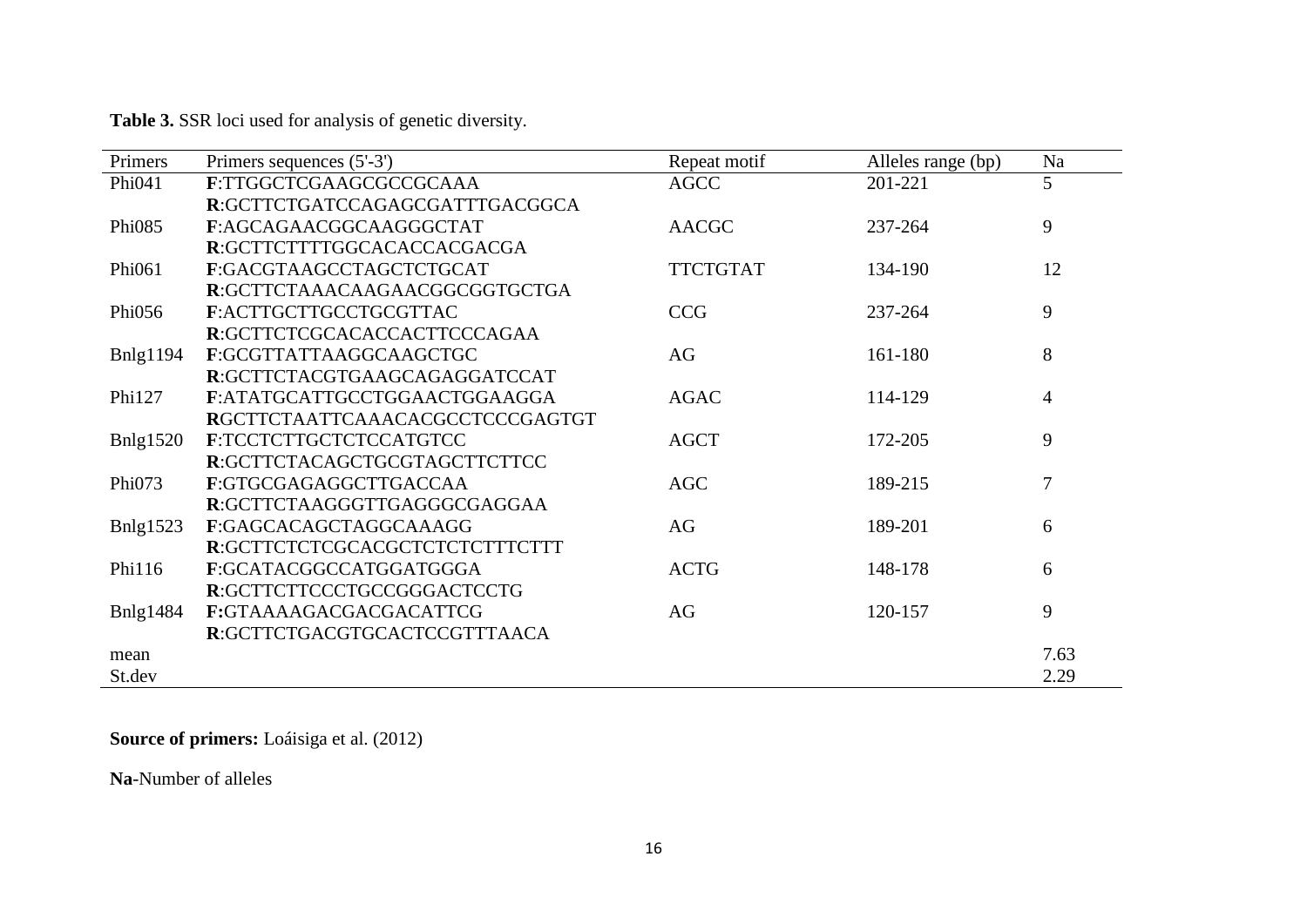

**Figure1.** Map of the agro-ecological zones of Mozambique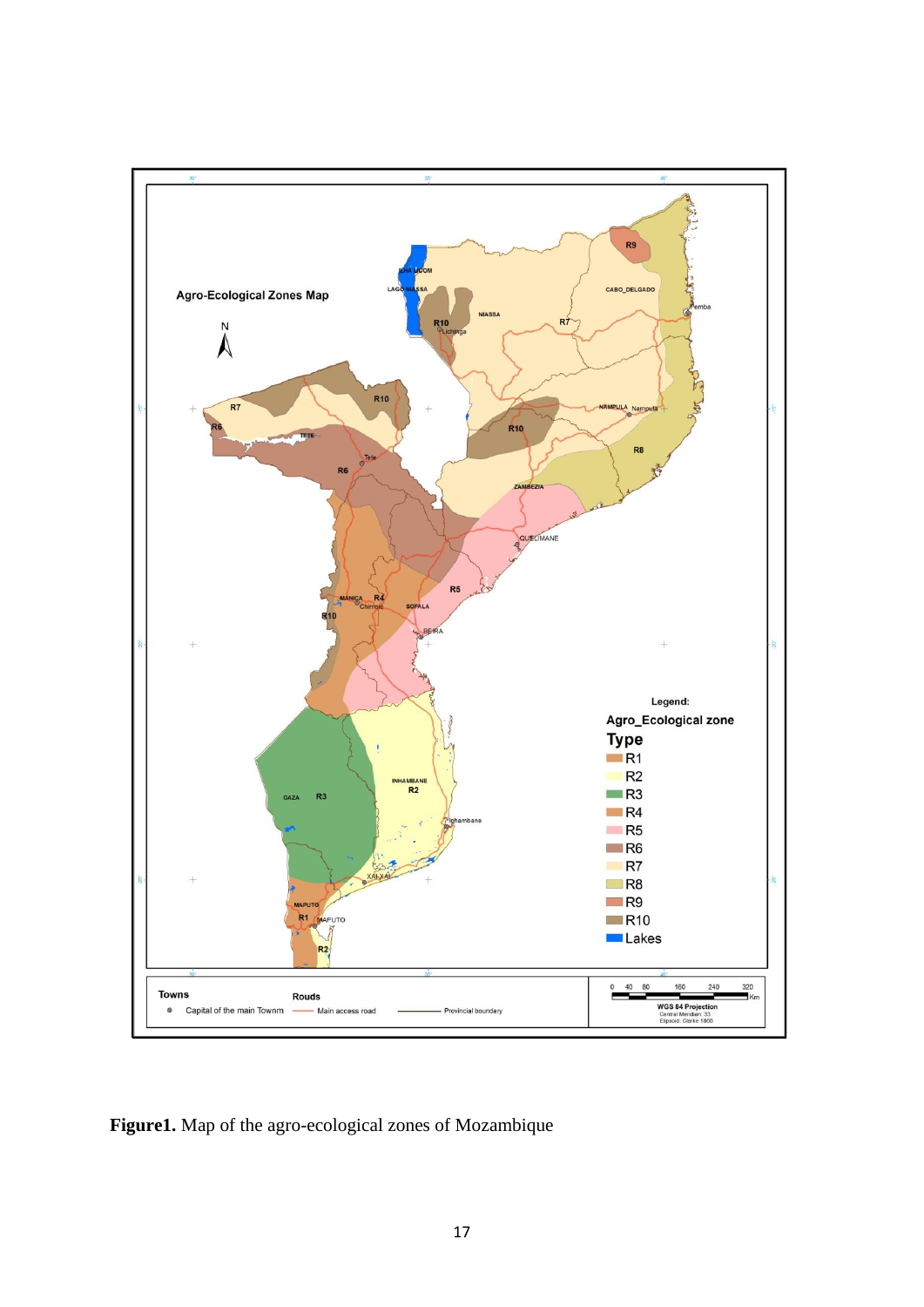

**Figure 2.** Map of Mozambique showing collection sites of the maize accessions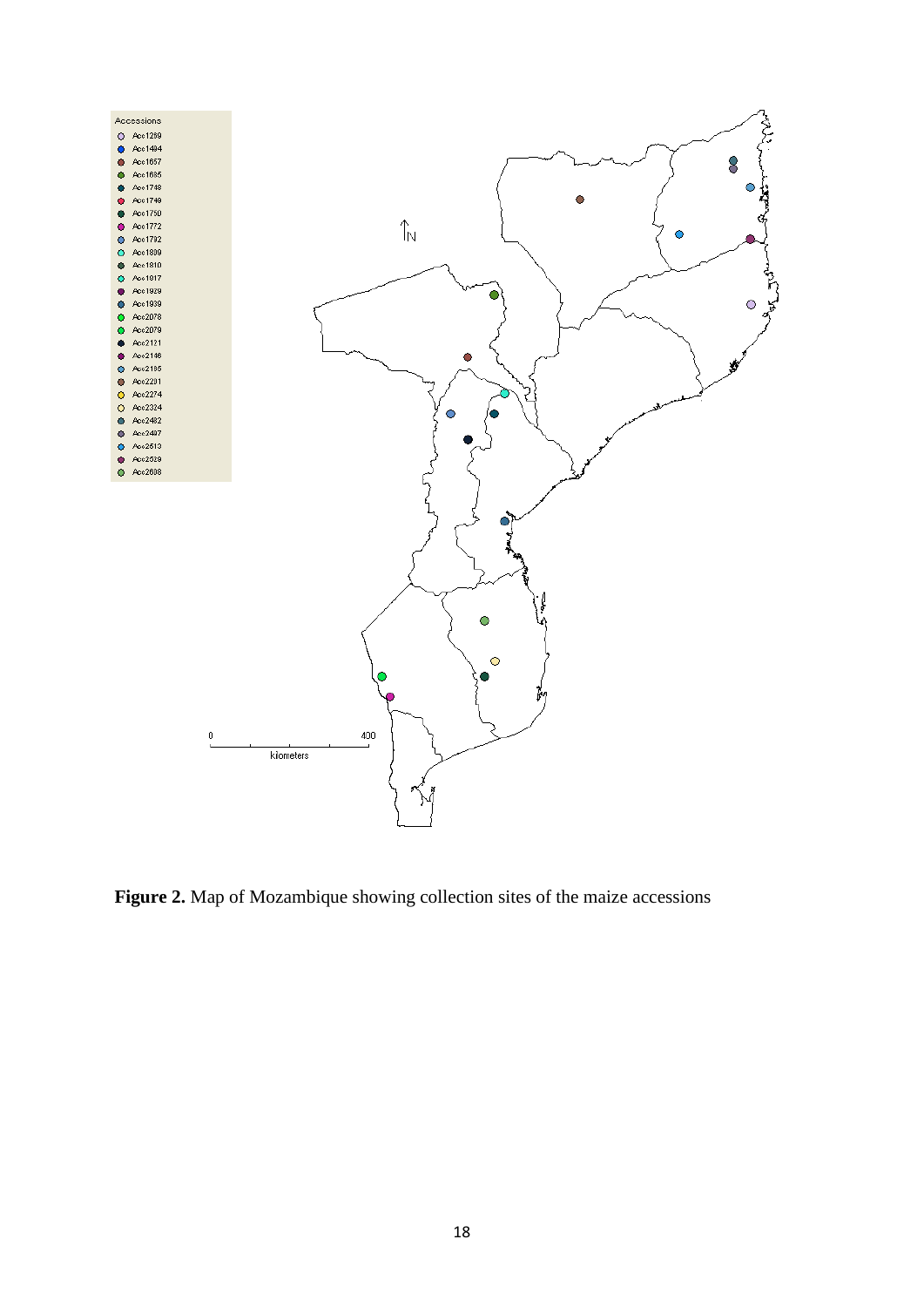## **2.2. DNA extraction**

Twenty seeds of each accession were sown in seedling trays in a greenhouse at SLU-Alnarp under a temperature of 25°C. When plants were two weeks old, two leaves per plant were collected from a total of 12 individuals per accession. The leaves were then kept at -80°C until DNA extraction.

DNA was extracted employing a modified CTAB procedure (Doyle and Doyle, 1987). Two leaves were put in a 2 ml Eppendorf tube and frozed in liquid nitrogen. Two metal balls (approximately 4 mm in diameter) were added to each Eppendorf tube. Plant material was ground in a mixer mill (frequency  $30s^{-1}$  for 3 min). The finer the grind, the larger the yield. 1 ml of CTAB buffer was pipetted into each tube. The samples were shortly vortexed and then incubated for 1h at 60°C. After incubation, the tubes were put on ice for 5 minutes, and then 1 volume of chloroform/isoamyl alcohol (24:1) was added. The tubes were put into a rotating shaker for 10 minutes. The samples were then centrifuged for 10 minutes at 13 200 rpm in a fume hood. The top aqueous layer was carefully pipetted into new Eppendorf tubes. 1 volume of cold isopropanol (-20°C) was added and gently mixed with the sample. The tubes were placed on ice for 10 minutes and then centrifuged for 10 minutes at 13 200 rpm. The supernatant was removed and 1 ml ice cold (-20°C) 75% ethanol was added to the pellet. Tubes were put on a rotating shaker for 5 minutes and then centrifuged for 3 minutes at 13 200 rpm. The ethanol was removed using a pipette. Again, 1 ml ice-cold 75% ethanol was added and the tubes were put on a rotating shaker for 5 minutes and then centrifuged for 3 minutes at 13 200 rpm. Ethanol was removed and the pellet was left to air dry for about 15 minutes. The pellet was re-suspended in 100 µl of TE buffer and then 4 µl of RNAse (1mg/ml) was added. The samples were incubated in a water bath at 37°C for 30 minutes. In total 27x12=324 samples were extracted. Samples were stored in -20°C until SSR analysis.

## **2.3. PCR protocol for SSR primers**

PCR was performed in a 20 µl reaction volume containing 1x PCR buffer, 0.2 mM dNTP mix,  $1.25 \text{ mM MgCl}_2$ ,  $0.1 \mu \text{M primer pairs}$ ,  $0.75 \text{ units}$  Taq polymerase and 15 ng DNA for all DNA samples used in this study. Primers are listed in Table 3.

A Touch-Down PCR amplification program (BioRad S1000 Thermal Cycler) was used:

95°C for 3 min, followed by 10 cycles of 94°C for 30 s, 68°C decreased by 1°C per cycle for 30 s and 72°C for 45 s. This was followed by 40 cycles of 94°C for 45 s, 58°C for 45 s and 72°C for 1 min and a final elongation at 72°C for 8 minutes.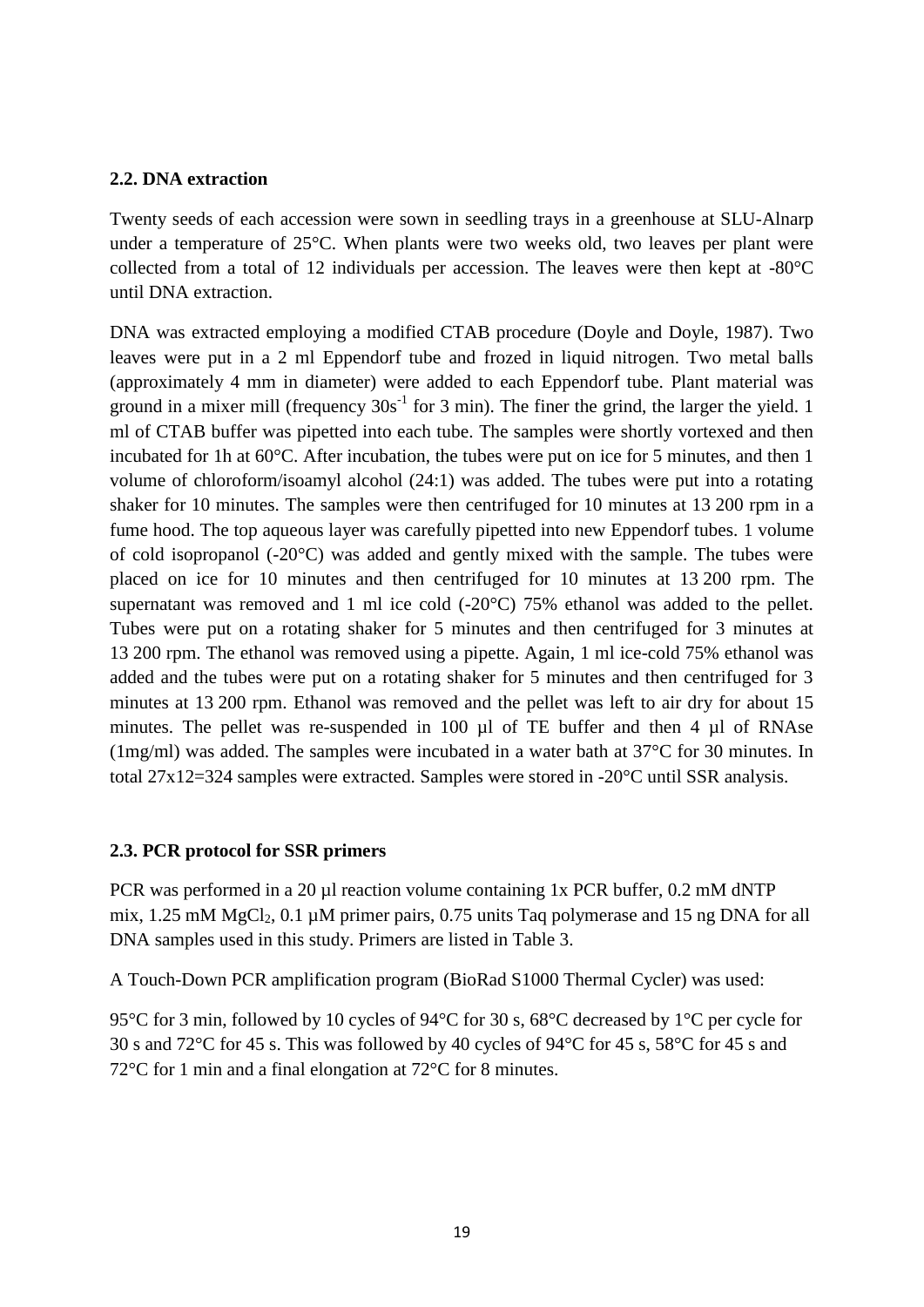# **2.4. Statistical analysis**

PopGene version 1.31(Yeh and Boyle, 1999) was used to calculate number of effective alleles (Ne), observed heterozygosity (Ho), expected heterozygosity (He), Shannon's information index (I), Nei's estimation of genetic diversity and unbiased heterozygosity (UHe).

The Numerical Taxonomy and Multivariate Analysis System (NTSYSpc) package version 2.1.11 (Rohlf, 2000) was used for cluster analysis and PCoA. Arlequin version 3.5 (Excoffier and Lischer, 2010) was used for analysis of molecular variance (AMOVA). Calculation of Nei's genetic distance was performed using the FreeTree program (Pavlicek et al., 1999).

## **3. Results**

# **3.1. Molecular analysis**

The 11 microsatellite primer pairs used to analyze genetic variation in 27 accessions of maize from 8 agro-ecological zones revealed a total of 84 alleles with an average of 7.63 alleles per locus. The size of the alleles ranged from 114 to 264 base pairs (Table 3). The number of alleles per locus ranged from 4 for Phi127 to 12 for Phi061.

**Table 4.** Genetic diversity estimators for 11 microsatellite loci across 27 local maize accessions

| Locus           | <b>Ne</b> | H <sub>0</sub> | He   | I    | <b>Nei</b> | <b>UHe</b> |
|-----------------|-----------|----------------|------|------|------------|------------|
| Phi041          | 3.57      | 0.20           | 0.72 | 1.38 | 0.72       | 0.52       |
| Phi085          | 2.96      | 0.34           | 0.66 | 1.34 | 0.66       | 0.54       |
| Phi061          | 6.80      | 0.24           | 0.86 | 2.11 | 0.85       | 0.67       |
| Phi056          | 4.12      | 0.52           | 0.76 | 1.66 | 0.76       | 0.63       |
| <b>Bnlg1194</b> | 3.86      | 0.68           | 0.74 | 1.51 | 0.74       | 0.68       |
| Phi127          | 2.72      | 0.17           | 0.63 | 1.07 | 0.63       | 0.48       |
| <b>Bnlg1520</b> | 2.69      | 0.34           | 0.62 | 1.46 | 0.63       | 0.55       |
| Phi073          | 3.53      | 0.57           | 0.72 | 1.47 | 0.72       | 0.62       |
| <b>Bnlg1523</b> | 3.14      | 0.13           | 0.68 | 1.33 | 0.68       | 0.55       |
| Phi116          | 3.36      | 0.64           | 0.70 | 1.39 | 0.70       | 0.60       |
| <b>Bnlg1484</b> | 1.37      | 0.10           | 0.27 | 0.68 | 0.27       | 0.22       |
| Mean            | 3.47      | 0.36           | 0.67 | 1.40 | 0.67       | 0.55       |
| St.dev          | 1.33      | 0.21           | 0.15 | 0.35 | 0.15       | 0.13       |

Ne-Effective number of alleles Ho-Observed heterozygosity He-Expected heterozygosity I-Shannon information index

Nei-Estimation of genetic diversity

UHe- Unbiased heterozygosity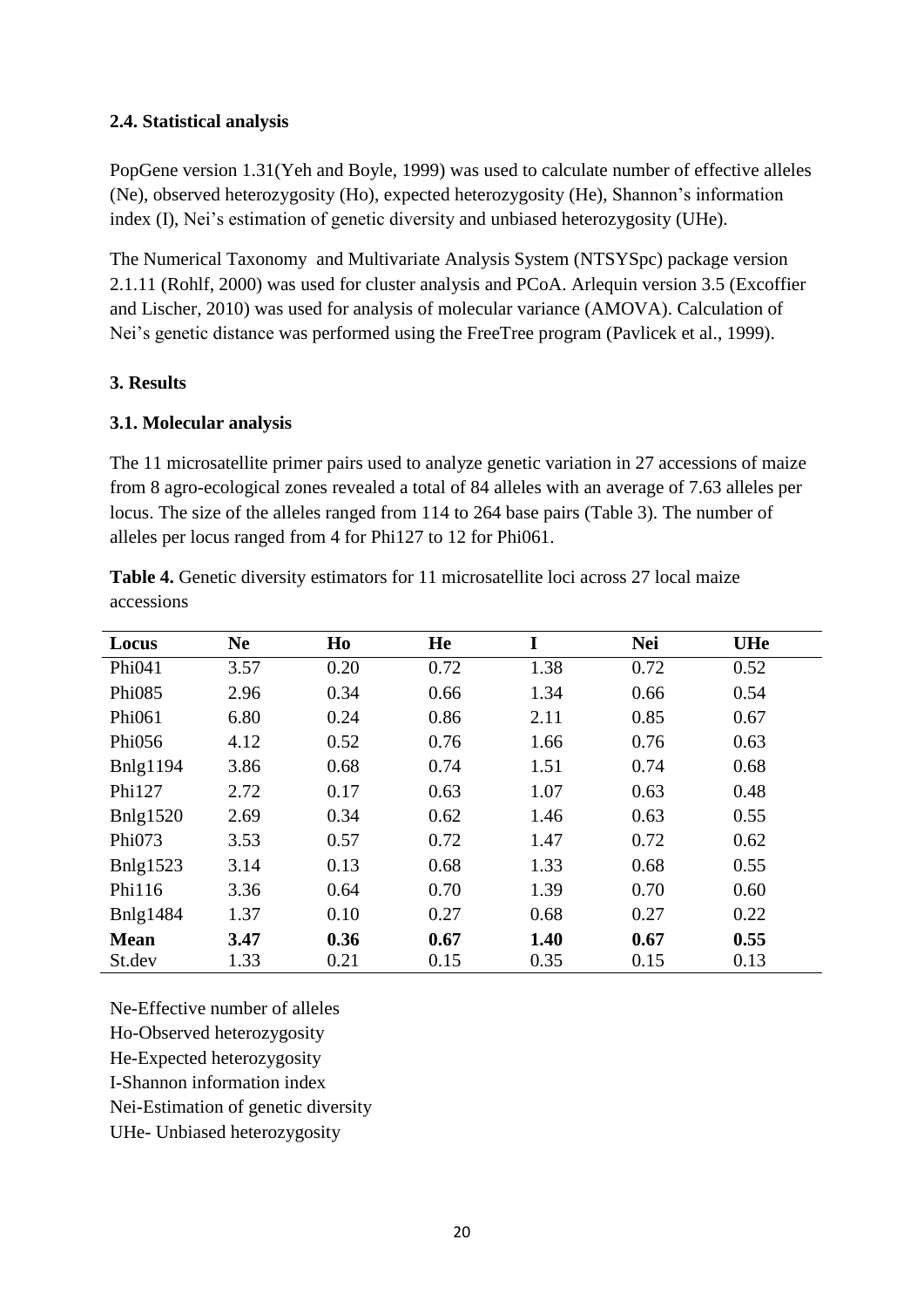The effective number of alleles (Ne) ranged from 1.37 (Bnlg1484) to 6.80 (Phi061) with an average of 3.47 across the 11 primers (Table 4). The values for observed heterozygosity (Ho) ranged from 0.10 (Bnlg1484) to 0.68 (Bnlg1194) with an average of 0.36. Expected heterozygosity (He) ranged from 0.27 (Bnlg1484) to 0.86 (Phi 061) with an average of 0.67. Shannon's information index (I) ranged between 0.68 (Bnlg1484) and 2.11 (Phi061) with an average of 1.40. Estimation of genetic diversity (Nei) ranged from 0.27 (Bnlg1484) to 0.85 (Phi061) with an average of 0.67. Unbiased heterozygosity (UHe) ranged from 0.22 (Bnlg1484) to 0.68 (Bnlg1194) with an average of 0.55.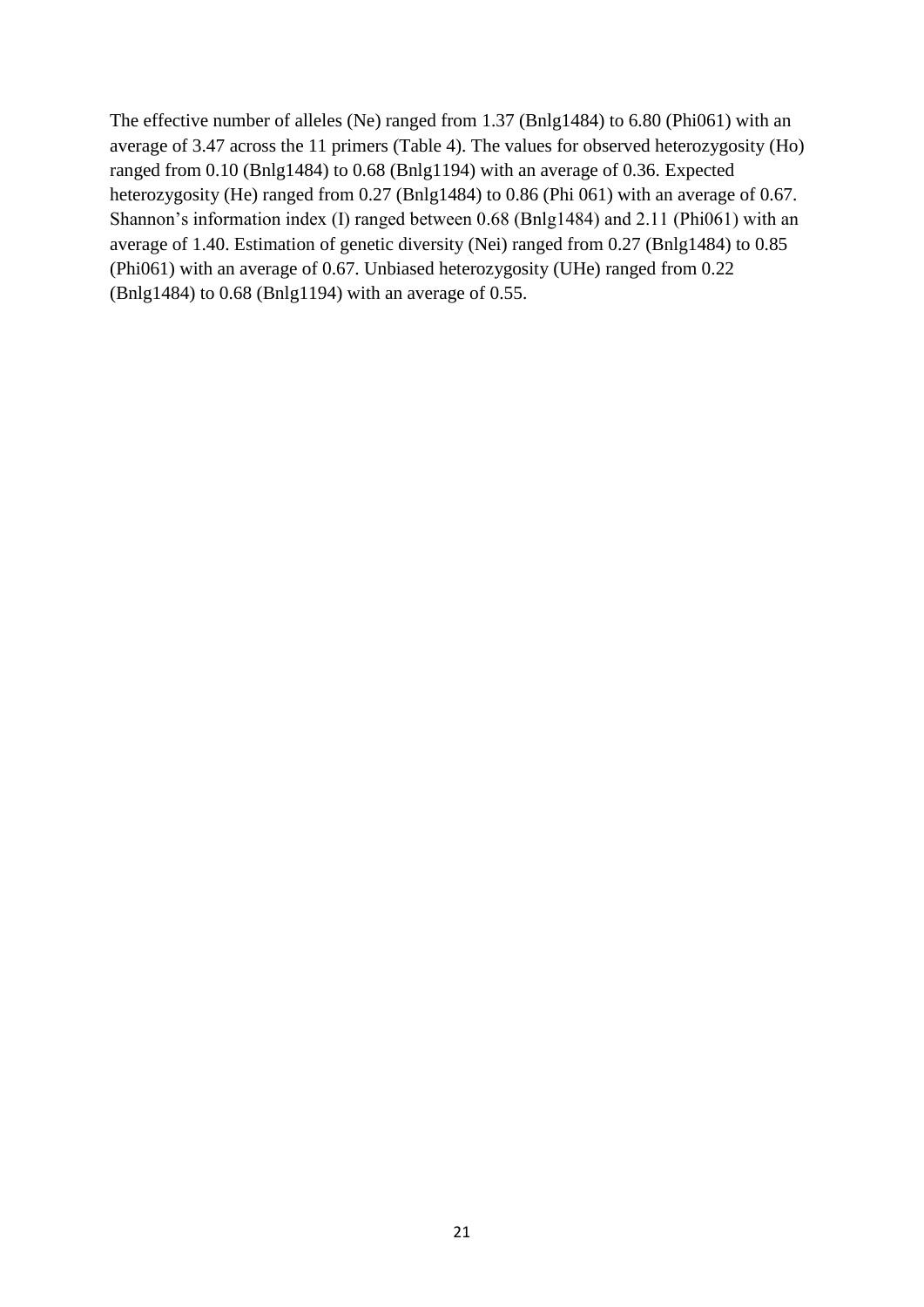| Accession | Name of accession | Ecological zone | Ne   | Ho   | He   | I    | Nei  | $\%P$ |
|-----------|-------------------|-----------------|------|------|------|------|------|-------|
| number    |                   |                 |      |      |      |      |      |       |
| Acc1749   | Kandjerendgere    | R2              | 2.87 | 0.36 | 0.65 | 1.15 | 0.62 | 100   |
| Acc1750   | Gremo             | R2              | 2.15 | 0.36 | 0.49 | 0.85 | 0.46 | 100   |
| Acc1929   | Kenya             | R2              | 2.33 | 0.41 | 0.52 | 0.82 | 0.50 | 90.91 |
| Acc2274   | Chibubane         | R2              | 2.57 | 0.30 | 0.58 | 0.98 | 0.55 | 90.91 |
| Acc2324   | Mukhambe          | R2              | 2.80 | 0.33 | 0.63 | 1.12 | 0.59 | 100   |
| Acc2608   | Maguere           | R2              | 2.86 | 0.36 | 0.64 | 1.15 | 0.61 | 100   |
| Acc1772   | Mangunda-2        | R <sub>3</sub>  | 2.95 | 0.35 | 0.63 | 1.17 | 0.60 | 100   |
| Acc2078   | Chimwambane       | R <sub>3</sub>  | 2.32 | 0.25 | 0.52 | 0.89 | 0.49 | 90.91 |
| Acc2079   | Chitsonga         | R <sub>3</sub>  | 2.45 | 0.36 | 0.56 | 0.96 | 0.59 | 100   |
| Acc1748   | Mbuangafe         | R4              | 2.29 | 0.37 | 0.49 | 0.89 | 0.47 | 100   |
| Acc1792   | Munguenda         | R <sub>4</sub>  | 2.46 | 0.40 | 0.57 | 0.96 | 0.54 | 100   |
| Acc1809   | Munguenda         | R <sub>4</sub>  | 2.91 | 0.42 | 0.64 | 1.10 | 0.60 | 100   |
| Acc1810   | Kandjerendgere    | R <sub>4</sub>  | 3.21 | 0.40 | 0.69 | 1.23 | 0.66 | 100   |
| Acc1817   | Kandjerendgere    | R4              | 2.09 | 0.32 | 0.52 | 2.09 | 0.49 | 100   |
| Acc2121   | Chibubane         | R4              | 2.83 | 0.40 | 0.64 | 1.14 | 0.61 | 100   |
| Acc1494   | Makolo            | R <sub>5</sub>  | 2.63 | 0.32 | 0.58 | 0.97 | 0.54 | 100   |
| Acc1939   | Xigoia            | R <sub>5</sub>  | 2.15 | 0.30 | 0.46 | 0.78 | 0.44 | 90.91 |
| Acc1657   | Bantamo           | R <sub>6</sub>  | 2.67 | 0.48 | 0.61 | 1.07 | 0.58 | 100   |
| Acc2201   | Xidiwane          | R7              | 2.63 | 0.33 | 0.59 | 1.02 | 0.55 | 100   |
| Acc2513   | Metho             | R7              | 2.22 | 0.26 | 0.52 | 0.89 | 0.50 | 100   |
| Acc1269   | Kanhangulo        | R8              | 2.48 | 0.42 | 0.60 | 0.99 | 0.58 | 100   |
| Acc2497   | Lidjele           | R8              | 2.96 | 0.35 | 0.64 | 1.15 | 0.61 | 100   |
| Acc2146   | Sacana            | R8              | 2.70 | 0.31 | 0.64 | 1.10 | 0.61 | 100   |
| Acc2165   | Serena            | R8              | 2.06 | 0.32 | 0.48 | 0.78 | 0.45 | 90.91 |
| Acc2482   | Kalombe kusho     | R <sub>8</sub>  | 2.87 | 0.35 | 0.66 | 1.16 | 0.63 | 100   |
| Acc2529   | Nthale-wa Rame    | R8              | 2.48 | 0.38 | 0.53 | 0.94 | 0.50 | 90.91 |
| Acc1685   | Ngogodo           | R10             | 2.48 | 0.35 | 0.57 | 0.95 | 0.54 | 100   |
| Mean      |                   |                 | 2.56 | 0.35 | 0.58 | 1.04 | 0.55 | 97.98 |
| St. Dev.  |                   |                 | 0.29 | 0.04 | 0.06 | 0.23 | 0.06 | 3.71  |

**Table 5.** Genetic diversity in 27 accessions of maize from 8 agro-ecological zones.

**Ne**-Effective number of alleles

**Ho**-Observed heterozygosity

**He**-Expected heterozygosity

**I-**Shannon information index

**Nei-**Estimation of genetic diversity

**%P**-Percentage of polymorphic loci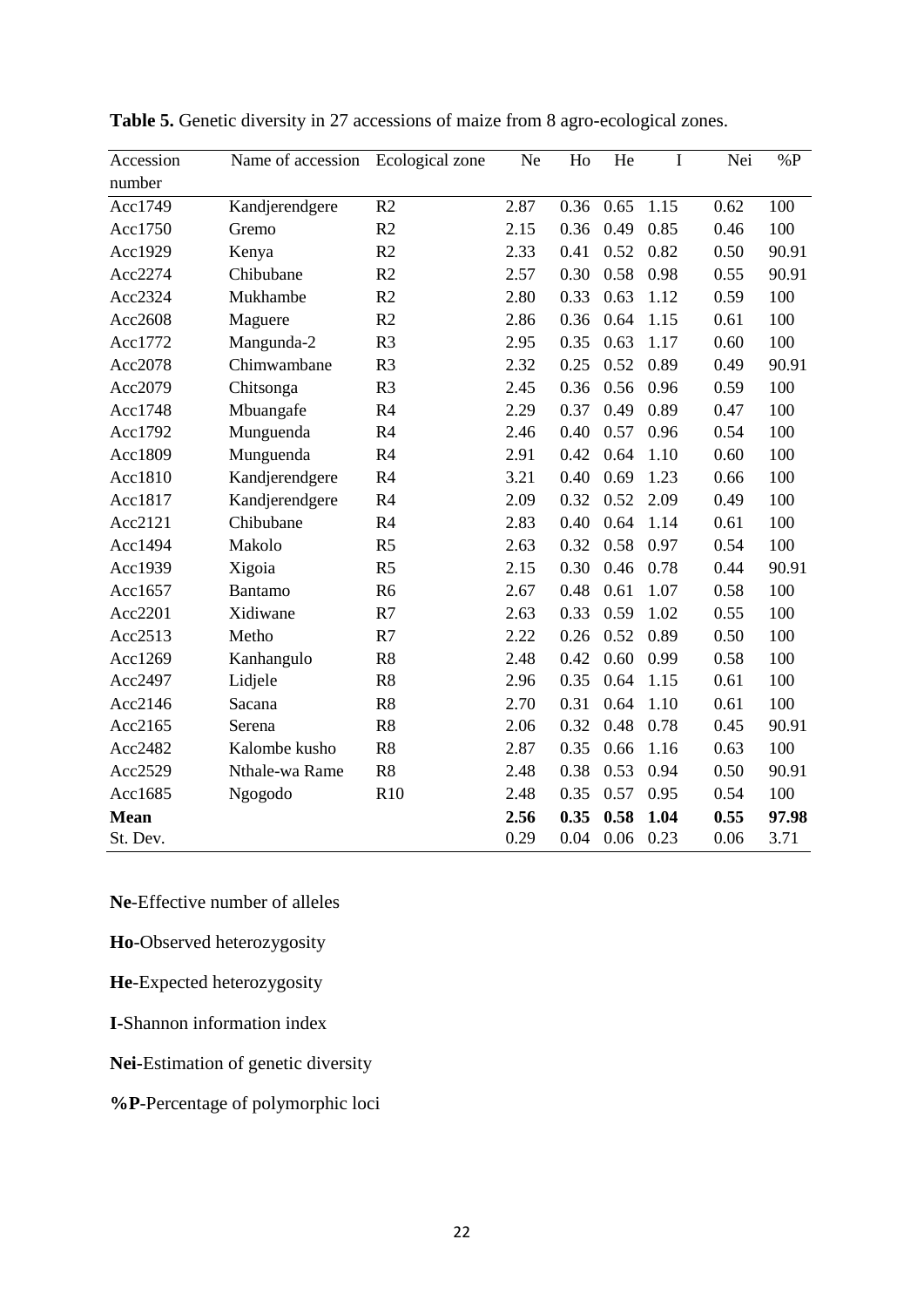# **3.2. Genetic structure**

For the 27 accessions the effective number of alleles (Ne) ranged from 2.06 (Acc2165) to 3.21 (Acc1810) with an average of 2.56 (Table 5). The observed heterozygosity (Ho) across the eleven loci ranged from 0.25 (Acc2078) to 0.48 (Acc1657) with an average value of 0.35. Ten of the accessions scored less than the mean of observed heterozygosity, while accessions 1685, 2482, 2497 and 1772 recorded the same observed heterozygosity as the mean of all accessions.

The highest value for expected heterozygosity (He) was found in accession number 1810 (0.69) and the lowest one was recorded for accession 1939 (0.46). The average value was 0.58.

The lowest Shannon's information index (I), 0.78 was recorded for both accession 2165 and accession 1939 and the highest, 2.09 was found in accession 1817.

The highest value for estimation of genetic diversity (Nei's) was shown by accession 1810 and the lowest was detected in accession number 1939.

The percentage of polymorphic loci (%P) ranged from 90.91 to 100 with accessions 2529, 2165, 1939, 2274, 2078 and 1929 recording the lowest percentage thereby lowering the mean for all accessions to 97.98 %.

The analysis of molecular variance (AMOVA) revealed significant differentiation among the ungrouped 27 maize accessions ( $P=0.00$ ; Table 6), however, most of the variation (88.28%) was found within accessions. There was no differentiation among accessions when they were grouped according to agro-ecological zones.

Nei's genetic distance between pairs of the 27 accessions ranged from 0.124 between accessions 1772 and 2324 to 0.646 between accession 1929 and accession 1269 (Table 7).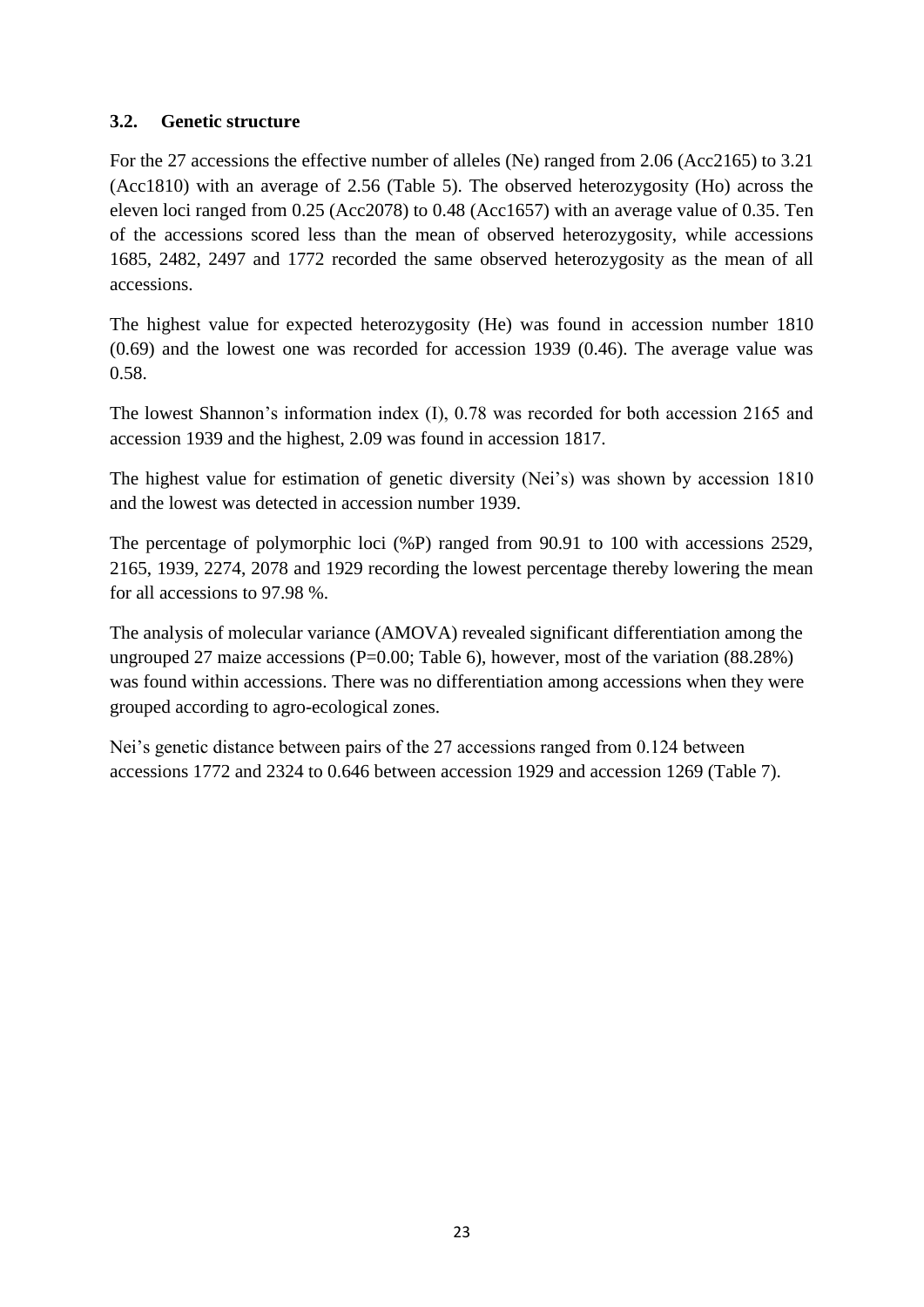| <b>Groups</b>   | <b>Source of variation</b>     | d.f. | <b>Variance component</b> | % of variation | <b>Fixation index</b> | p-value |
|-----------------|--------------------------------|------|---------------------------|----------------|-----------------------|---------|
| $(A)$ ungrouped | Among accessions               | 26   | $Va = 0.332$              | 11.72          | $FST = 0.1172$        | 0.00    |
|                 | Within accessions              | 537  | $Vb = 2.503$              | 88.28          |                       |         |
|                 | <b>Total</b>                   | 563  | 2.836                     |                |                       |         |
| (B) agro zones  | Among groups                   |      | $Va = -0.001$             | $-0.04$        | $FST = 0.1171$        | 0.00    |
|                 | Among accessions within groups | 19   | $Vb = 0.333$              | 11.76          | $\text{FSC} = 0.1175$ | 0.00    |
|                 | Within accessions              | 537  | $Vc = 2.503$              | 88.28          | $FCT = -0.0003$       | 0.49    |
|                 | <b>Total</b>                   | 563  | 2.836                     |                |                       |         |

**Table 6.** Analysis of molecular variance (AMOVA) for 27 maize accessions from Mozambique based on SSR data (A) without grouping the accessions (B) by grouping accessions based on eight agro-ecological zones.

 $FST =$  the degree of gene differentiation among accessions in terms of allele frequencies

 $FSC =$  the deficiency or excess of average heterozygotes in each accessions

FCT = the deficiency or excess of average heterozygotes in a group of accessions

d.f.= degrees of freedom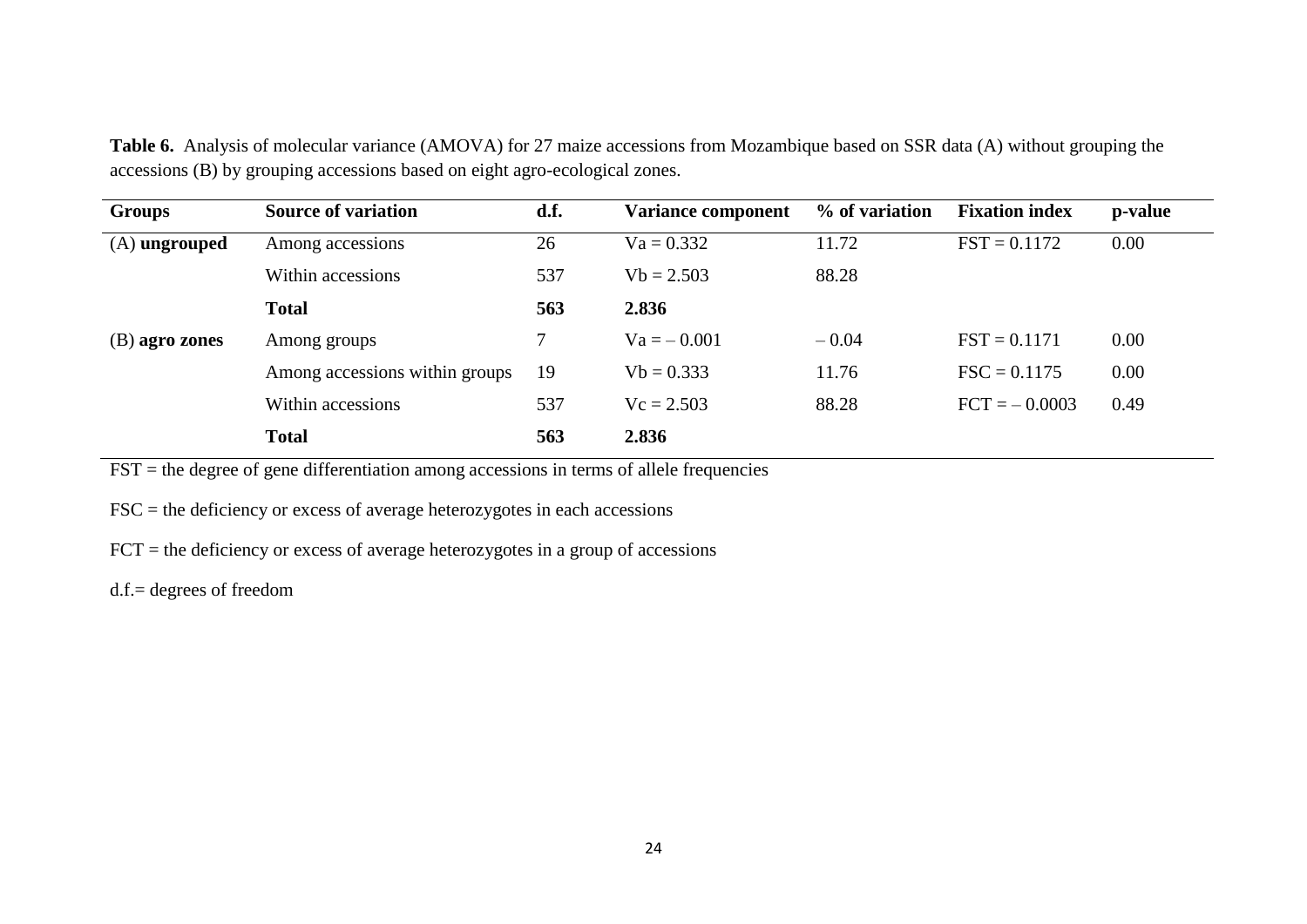|               | Acc2146     | Acc1750     | Acc1939           | Acc $1810$                    | Acc2497 | Acc2274           | Acc2078             | Acc1749 | Acc1657           | Acc2482 | Acc1809 | Acc1772 | Acc2165 | Acc1494     | Acc1269     | Acc $1817$ | Acc1685                                                 | Acc2324 | Acc2079 | $\mathbf{r}$<br>Acc <sub>25</sub> | Acc1748           | Acc2608 | Acc2529 | Acc2201 | Acc212                  | Acc1929<br>Acc1792 |
|---------------|-------------|-------------|-------------------|-------------------------------|---------|-------------------|---------------------|---------|-------------------|---------|---------|---------|---------|-------------|-------------|------------|---------------------------------------------------------|---------|---------|-----------------------------------|-------------------|---------|---------|---------|-------------------------|--------------------|
| Acc2146       |             |             |                   |                               |         |                   |                     |         |                   |         |         |         |         |             |             |            |                                                         |         |         |                                   |                   |         |         |         |                         |                    |
| Acc1750 0.314 |             |             |                   |                               |         |                   |                     |         |                   |         |         |         |         |             |             |            |                                                         |         |         |                                   |                   |         |         |         |                         |                    |
| Acc1939       | 0.341 0.422 |             |                   |                               |         |                   |                     |         |                   |         |         |         |         |             |             |            |                                                         |         |         |                                   |                   |         |         |         |                         |                    |
| Acc1810       | 0.294       | 0.294 0.414 |                   |                               |         |                   |                     |         |                   |         |         |         |         |             |             |            |                                                         |         |         |                                   |                   |         |         |         |                         |                    |
| Acc2497       | 0.181       |             | 0.249 0.376 0.227 |                               |         |                   |                     |         |                   |         |         |         |         |             |             |            |                                                         |         |         |                                   |                   |         |         |         |                         |                    |
| Acc2274       |             |             |                   | 0.316 0.440 0.372 0.336 0.277 |         |                   |                     |         |                   |         |         |         |         |             |             |            |                                                         |         |         |                                   |                   |         |         |         |                         |                    |
| Acc2078       | 0.248       | 0.544       |                   | 0.331 0.416 0.359 0.230       |         |                   |                     |         |                   |         |         |         |         |             |             |            |                                                         |         |         |                                   |                   |         |         |         |                         |                    |
| Acc1749       | 0.254       | 0.302       | 0.387             | 0.319                         | 0.264   | 0.384             | 0.443               |         |                   |         |         |         |         |             |             |            |                                                         |         |         |                                   |                   |         |         |         |                         |                    |
| Acc1657       | 0.205       | 0.262       | 0.447             | 0.307                         | 0.207   | 0.298             | 0.350               | 0.302   |                   |         |         |         |         |             |             |            |                                                         |         |         |                                   |                   |         |         |         |                         |                    |
| Acc2482       | 0.361       | 0.480       | 0.586 0.367       |                               | 0.351   | 0.617 0.632       |                     | 0.430   | 0.290             |         |         |         |         |             |             |            |                                                         |         |         |                                   |                   |         |         |         |                         |                    |
| Acc1809       | 0.177       | 0.397       | 0.410 0.367       |                               | 0.243   | 0.341             | 0.412               | 0.388   | 0.307             | 0.475   |         |         |         |             |             |            |                                                         |         |         |                                   |                   |         |         |         |                         |                    |
| Acc1772       | 0.198       | 0.205       | 0.294             | 0.218                         |         | 0.192 0.296 0.342 |                     | 0.284   | 0.202             | 0.409   | 0.250   |         |         |             |             |            |                                                         |         |         |                                   |                   |         |         |         |                         |                    |
| Acc2165       | 0.288       | 0.371       | 0.381             | 0.310                         | 0.259   | 0.440             | 0.421               | 0.343   | 0.237             | 0.474   | 0.281   | 0.146   |         |             |             |            |                                                         |         |         |                                   |                   |         |         |         |                         |                    |
| Acc1494       | 0.160       | 0.292       | 0.321             | 0.256                         | 0.214   | 0.408             | 0.351               | 0.289   | 0.193             | 0.345   | 0.341   | 0.190   | 0.302   |             |             |            |                                                         |         |         |                                   |                   |         |         |         |                         |                    |
| Acc1269       | 0.315       | 0.279       | 0.437             | 0.321                         | 0.219   | 0.404             | 0.575               | 0.343   | 0.280             | 0.414   | 0.301   | 0.232   | 0.218   | 0.383       |             |            |                                                         |         |         |                                   |                   |         |         |         |                         |                    |
| Acc1817       | 0.466       | 0.419       | 0.377             | 0.479                         | 0.447   | 0.449             | 0.337               | 0.472   | 0.300             | 0.632   | 0.593   | 0.334   | 0.389   | 0.480       | 0.494       |            |                                                         |         |         |                                   |                   |         |         |         |                         |                    |
| Acc $1685$    | 0.224       | 0.423       | 0.424             | 0.319                         | 0.222   | 0.383             | 0.332               | 0.417   | 0.248             | 0.545   | 0.202   | 0.174   | 0.140   | 0.268       | 0.316 0.397 |            |                                                         |         |         |                                   |                   |         |         |         |                         |                    |
| Acc2324       | 0.195       | 0.262       | 0.273             | 0.273                         | 0.193   | 0.254             | 0.292               | 0.251   | 0.207             | 0.420   | 0.217   | 0.124   | 0.157   | 0.190       | 0.228       | 0.392      | 0.174                                                   |         |         |                                   |                   |         |         |         |                         |                    |
| Acc2079       | 0.151       | 0.392       | 0.493             | 0.379                         | 0.291   | 0.279             | 0.331               | 0.344   | 0.194             | 0.563   | 0.291   | 0.315   | 0.551   | 0.273       | 0.474       | 0.495      | 0.306 0.353                                             |         |         |                                   |                   |         |         |         |                         |                    |
| Acc2513       | 0.254       | 0.399       | 0.381             | 0.389                         | 0.321   |                   | $0.242 \quad 0.221$ |         | 0.311 0.223       | 0.575   | 0.349   | 0.295   | 0.276   | 0.291       | 0.413       | 0.380      | 0.319 0.199                                             |         | 0.355   |                                   |                   |         |         |         |                         |                    |
| Acc1748       | 0.309       | 0.409       | 0.399             | 0.317                         | 0.367   |                   | 0.576 0.550         | 0.232   | 0.315             | 0.518   | 0.609   | 0.357   | 0.399   | 0.155       | 0.451       | 0.550      | 0.474                                                   | 0.354   | 0.349   | 0.384                             |                   |         |         |         |                         |                    |
| Acc2608       | 0.227       | 0.241       | 0.385             | 0.267                         | 0.181   |                   | 0.406 0.313         | 0.308   | 0.336 0.422       |         | 0.440   | 0.221   | 0.407   |             | 0.246 0.328 | 0.519      | 0.351                                                   | 0.265   | 0.397   | 0.376 0.363                       |                   |         |         |         |                         |                    |
| Acc2529       | 0.257       | 0.439       | 0.511             | 0.297                         | 0.220   | 0.321             | 0.521               | 0.291   | 0.331             | 0.469   | 0.272   | 0.284   | 0.206   | 0.390       | 0.193       | 0.624      | 0.285                                                   | 0.280   | 0.394   | 0.393                             | 0.421             | 0.460   |         |         |                         |                    |
| Acc2201       | 0.182       | 0.341       | 0.428             | 0.342                         | 0.225   | 0.233             | 0.274               | 0.344   | 0.200             | 0.514   | 0.203   | 0.299   | 0.388   | 0.292       | 0.281       | 0.443      | 0.289                                                   | 0.205   | 0.162   | 0.256                             | 0.464             | 0.392   | 0.277   |         |                         |                    |
| Acc2121       | 0.277       | 0.286       | 0.464             | 0.311                         | 0.155   | 0.208             | 0.351               | 0.265   | 0.341             | 0.563   | 0.294   | 0.304   |         | 0.516 0.407 | 0.351       | 0.543      | 0.357                                                   | 0.298   | 0.284   | 0.370                             | 0.583             | 0.264   | 0.367   | 0.272   |                         |                    |
| Acc1792       | 0.278       | 0.299       | 0.446             | 0.241                         | 0.202   | 0.317             | 0.285               | 0.264   | 0.342             | 0.447   | 0.258   | 0.254   | 0.380   | 0.363       | 0.332       | 0.426      | 0.260                                                   | 0.270   | 0.339   | 0.347                             | 0.532             | 0.221   | 0.338   | 0.264   | 0.195                   |                    |
| Acc1929       | 0.279       | 0.509       |                   | 0.470 0.571                   |         | 0.439 0.544 0.339 |                     | 0.325   | 0.339 0.450 0.493 |         |         |         |         |             |             |            | $0.330$ $0.460$ $0.296$ $0.646$ $0.554$ $0.514$ $0.407$ |         | 0.459   |                                   | 0.454 0.519 0.447 |         |         |         | 0.643 0.498 0.512 0.558 |                    |

**Table 7.** Nei's genetic distance between the 27 maize accessions from Mozambique.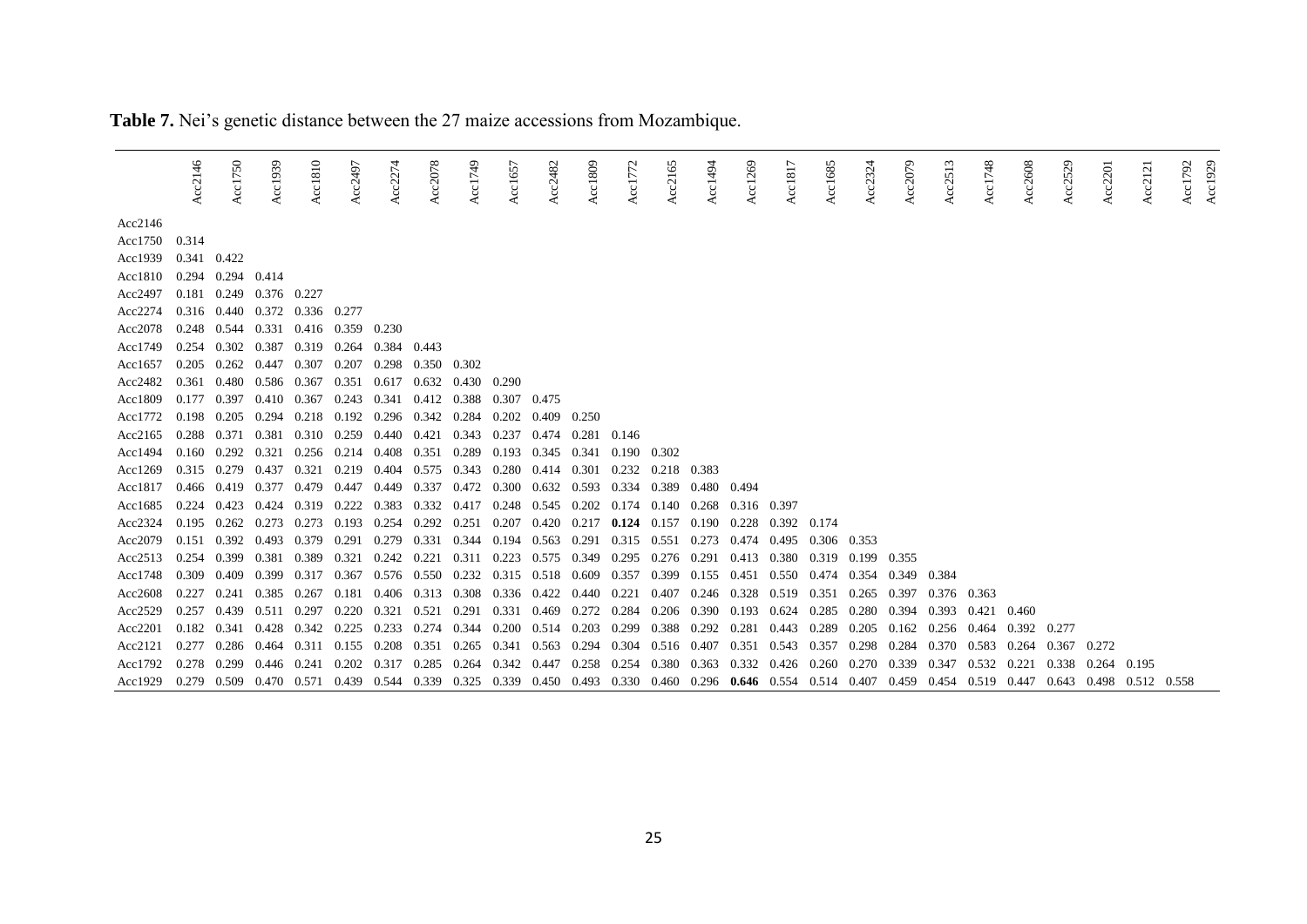| <b>SSR</b> locus | Hoxha et al. | $\mathrm{Y}$ <sup>2</sup> Yuan et al. (2004) | <sup>3</sup> Zhang et al. | <sup>4</sup> Senior et al. | <sup>5</sup> Wang et al. | <sup>6</sup> This study |
|------------------|--------------|----------------------------------------------|---------------------------|----------------------------|--------------------------|-------------------------|
|                  | (2004)       |                                              | (2003)                    | (1998)                     | (2011)                   |                         |
| Phi041           |              |                                              | 195-213                   |                            | 296-334                  | 201-221                 |
| Phi085           | 233-260      | 70-95                                        |                           | 70-95                      |                          | 237-264                 |
| Phi061           |              |                                              |                           | 80-88                      |                          | 134-190                 |
| Phi056           |              | 84-93                                        |                           | 84-93                      |                          | 237-264                 |
| <b>Bnlg1194</b>  | 137-217      |                                              |                           |                            |                          | 161-180                 |
| Phi127           |              | 112-128                                      | 111-126                   | 112-138                    |                          | 114-129                 |
| Bnlg1520         |              |                                              |                           |                            | 156-204                  | 172-205                 |
| Phi073           |              | 90-99                                        |                           | 90-99                      |                          | 189-215                 |
| Bnlg1523         |              |                                              |                           |                            | 183-263                  | 189-201                 |
| Phi116           | 148-174      |                                              | 150-168                   | 154-173                    | 240-262                  | 148-178                 |
| <b>B</b> nlg1484 |              |                                              |                           |                            |                          | 120-157                 |

**Table 8.** Comparison of the alleles range (bp) found in this study with previous studies.

<sup>1</sup>Used 20 Albanian local open pollinated varieties.

<sup>2</sup>Used 15 inbred lines.

<sup>3</sup>Used 45 public inbred lines.

<sup>4</sup>Used 94 inbred lines.

<sup>5</sup>Used 231 inbred lines.

<sup>6</sup>Used 27 accessions of farmers' varieties.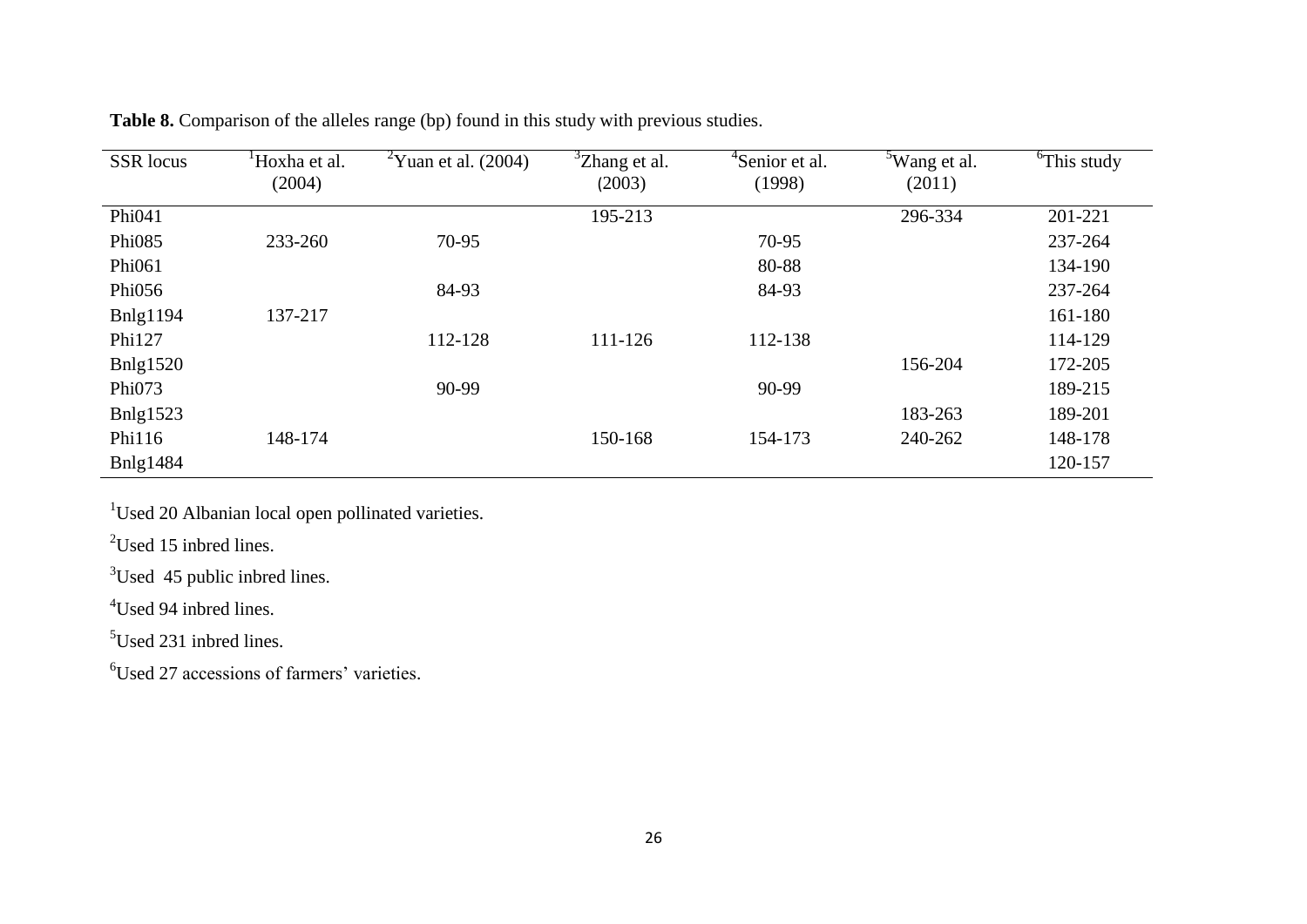| SSR locus       | Enoki et al.<br>(2002) | <sup>2</sup> Jambrovic et al.<br>(2008) | <sup>3</sup> Senior et al.<br>(1998) | $4$ Xu et al. (2004) | <sup>5</sup> Wang et al.<br>(2011) | <sup>6</sup> This study |
|-----------------|------------------------|-----------------------------------------|--------------------------------------|----------------------|------------------------------------|-------------------------|
|                 |                        |                                         |                                      |                      |                                    |                         |
| Phi041          |                        |                                         |                                      |                      | $\mathfrak b$                      |                         |
| Phi085          |                        |                                         |                                      |                      |                                    |                         |
| Phi061          |                        |                                         |                                      |                      |                                    | 12                      |
| Phi056          |                        |                                         | 4                                    |                      |                                    | Q                       |
| <b>Bnlg1194</b> |                        |                                         |                                      |                      |                                    |                         |
| Phi127          | 4                      |                                         |                                      | 4                    |                                    |                         |
| Bnlg1520        | 9                      |                                         |                                      |                      | 6                                  |                         |
| Phi073          |                        |                                         | 4                                    |                      |                                    |                         |
| Bnlg1523        | 8                      |                                         |                                      |                      | 17                                 | h.                      |
| Phi116          |                        |                                         |                                      |                      |                                    |                         |
| <b>Bnlg1484</b> |                        |                                         |                                      |                      |                                    |                         |

| <b>Table 9.</b> Comparison of the number of alleles found in this study with previous studies. |  |  |  |
|------------------------------------------------------------------------------------------------|--|--|--|
|------------------------------------------------------------------------------------------------|--|--|--|

<sup>1</sup>Used 65 inbred lines.

<sup>2</sup>Used 15 inbred lines.

<sup>3</sup>Used 94 inbred lines.

<sup>4</sup>Used 15 inbred lines.

<sup>5</sup>Used 231 inbred lines.

<sup>6</sup>Used 27 accessions of farmers' varieties.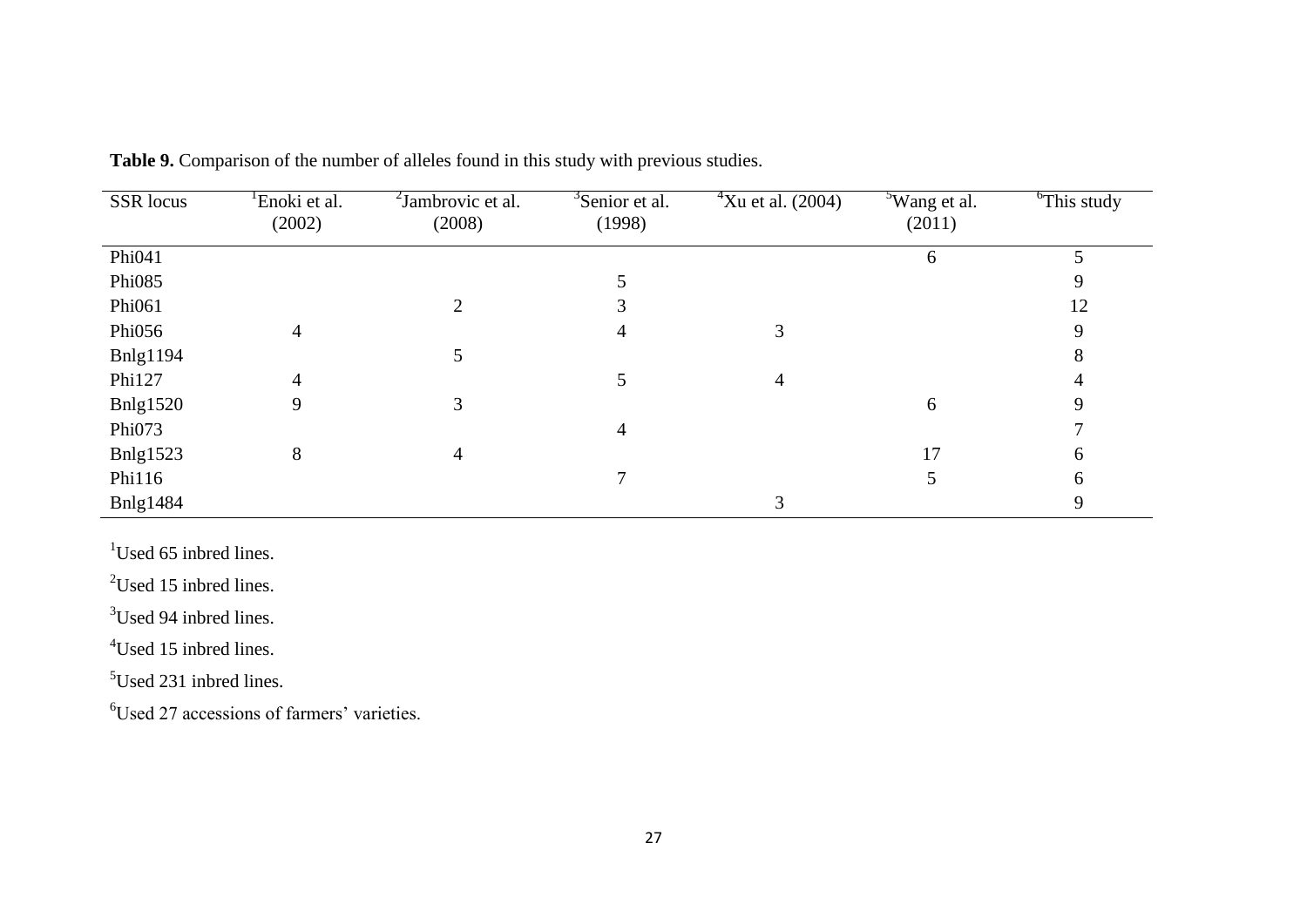| SSR locus   | <sup>1</sup> Kashiani et al.<br>(2012) | <sup>2</sup> Rupp et al. $(2009)$ | $\frac{3}{3}$ Xiang et al.<br>(2010) | $^{4}$ Qi-Lun et al.<br>(2007) | ${}^5$ Camus-<br>Kulandaivelu et<br>al. $(2006)$ | <sup>6</sup> This study |
|-------------|----------------------------------------|-----------------------------------|--------------------------------------|--------------------------------|--------------------------------------------------|-------------------------|
| <b>Ne</b>   | 1.07                                   | 2.16                              | 1.47                                 | 3.9                            |                                                  | 2.56                    |
| Ho          | 0.06                                   | 0.17                              |                                      | 0.37                           |                                                  | 0.35                    |
| He          | 0.67                                   | 0.51                              |                                      | 0.69                           |                                                  | 0.58                    |
| $\mathbf I$ | 0.05                                   |                                   | 0.40                                 |                                |                                                  | 1.04                    |
| Nei's       | 0.04                                   |                                   | 0.27                                 |                                | 0.62                                             | 0.55                    |
| $\%P$       |                                        | 93.33                             | 74.18                                |                                |                                                  | 97.88                   |

**Table 10.** Comparison of the genetic diversity found in this study with previous studies.

<sup>1</sup>Used 13 tropical near-homogenous lines and 99 SSR markers.

<sup>2</sup>Used 15 progenies and 113 SSR markers.

<sup>3</sup>Used 22 maize landraces and 44 SSR markers.

<sup>4</sup>Used 54 maize landraces and 42 SSR markers.

<sup>5</sup>Used 131 maize landraces and 18 SSR markers.

<sup>6</sup>Used 27 accessions of farmers' varieties and 11 SSR markers.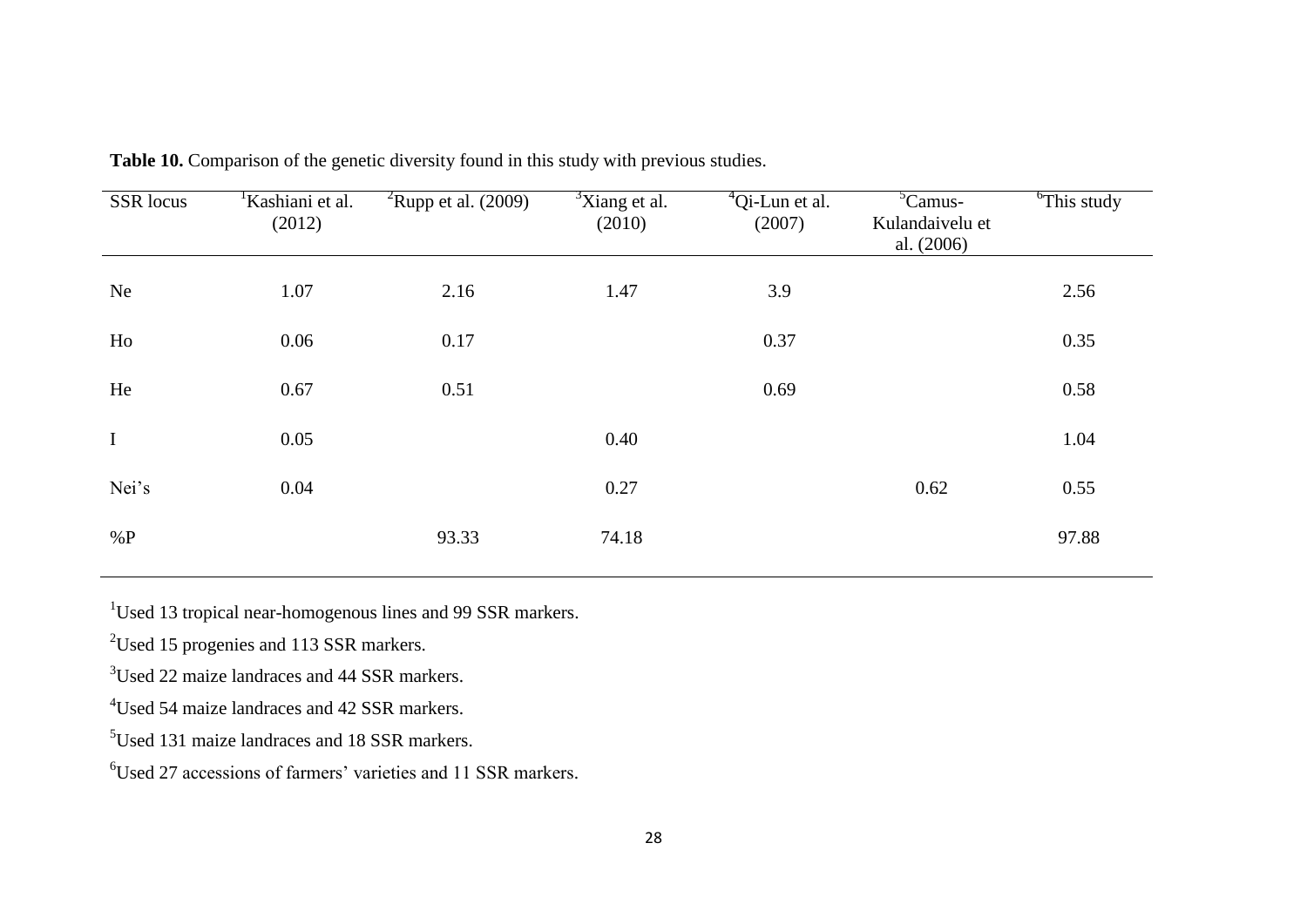#### 3.2.1. Cluster analysis

The UPGMA dendrogram of the 27 accessions of local maize from Mozambique based on Nei's genetic distance (Fig. 3) showed four clusters with multiple accessions and four single accession clusters at the 0.30 Nei's coefficient level. The first cluster was made up of two accessions from agro-ecological zone 7, two from agro-ecological zone 3 and one each from agro-ecological zone 2, 6 and 8, respectively. The second cluster was made up of 7 accessions of which three (Acc2529, Acc1269 and Acc2165) belonged to agro-ecological zone 8 and the remaining 4 were collected in zones 2, 3, 4 and 10, respectively. Accessions 2121, 1792 and 1810 belonging to agro-ecological zone 4 constituted half of the number of the accessions of the third cluster, whereas the remaining three accessions originated from zones 2 and 8. The 4th cluster was made up of accessions 1494, 1748 and 1749 belonging to agro-ecological zones 4, 5 and 2, respectively. The remaining four clusters were made up of single accessions 1817 from zone 4, 1929 from zone 2, 2482 from zone 8 and 1939 from zone 5. Accessions 2482 and 1939 were the most distantly related to the other accessions.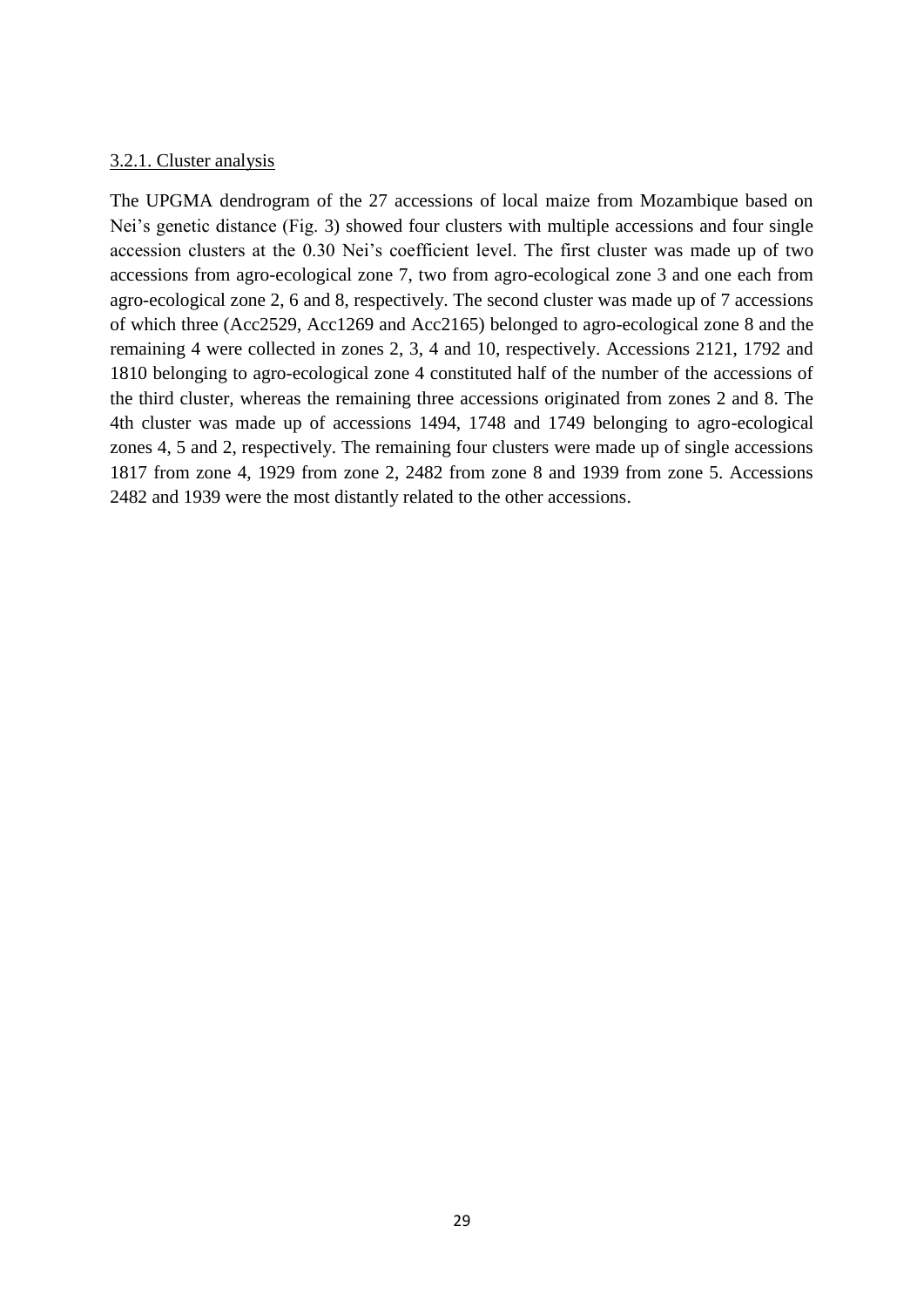

**Figure 3.** UPGMA dendrogram of 27 accessions of local maize from Mozambique based on Nei's genetic distance

.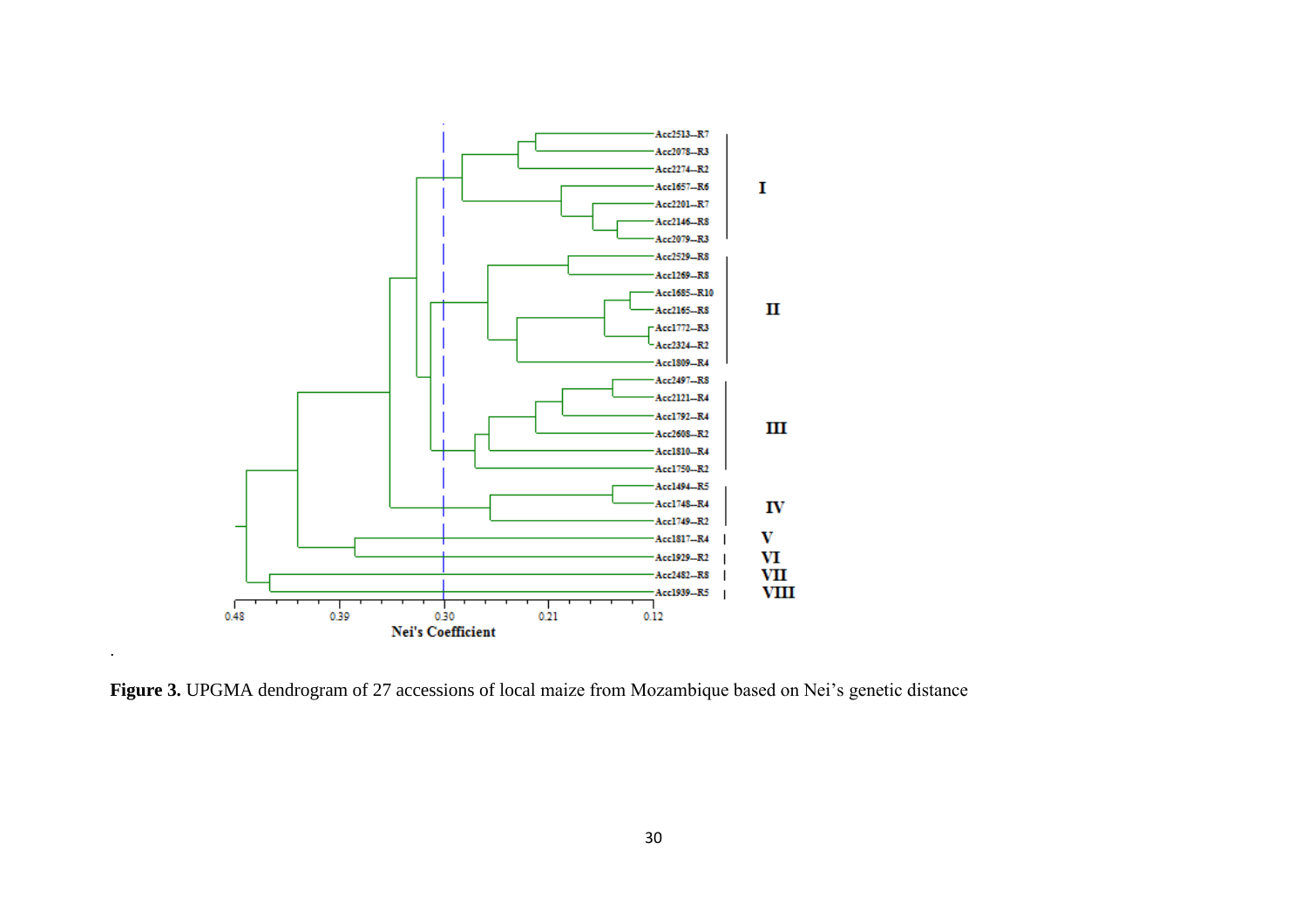

**Figure 4.** A two-dimensional plot of principal co-ordinate analysis of 27 accessions from 8 agro-ecological zones in Mozambique based on Nei's genetic distance

#### 3.2.2. Principal co-ordinate analysis (PCoA)

Components PC1 and PC2 explained 26% and 25% of the total variation, respectively. Thus 51% of the total variation is explained by PC1 and PC2 together (Figure 4). The results indicated that most accessions lie near to the centre except accession 2078, 1939 and 2482. No clear grouping based on agro-ecological zones was found.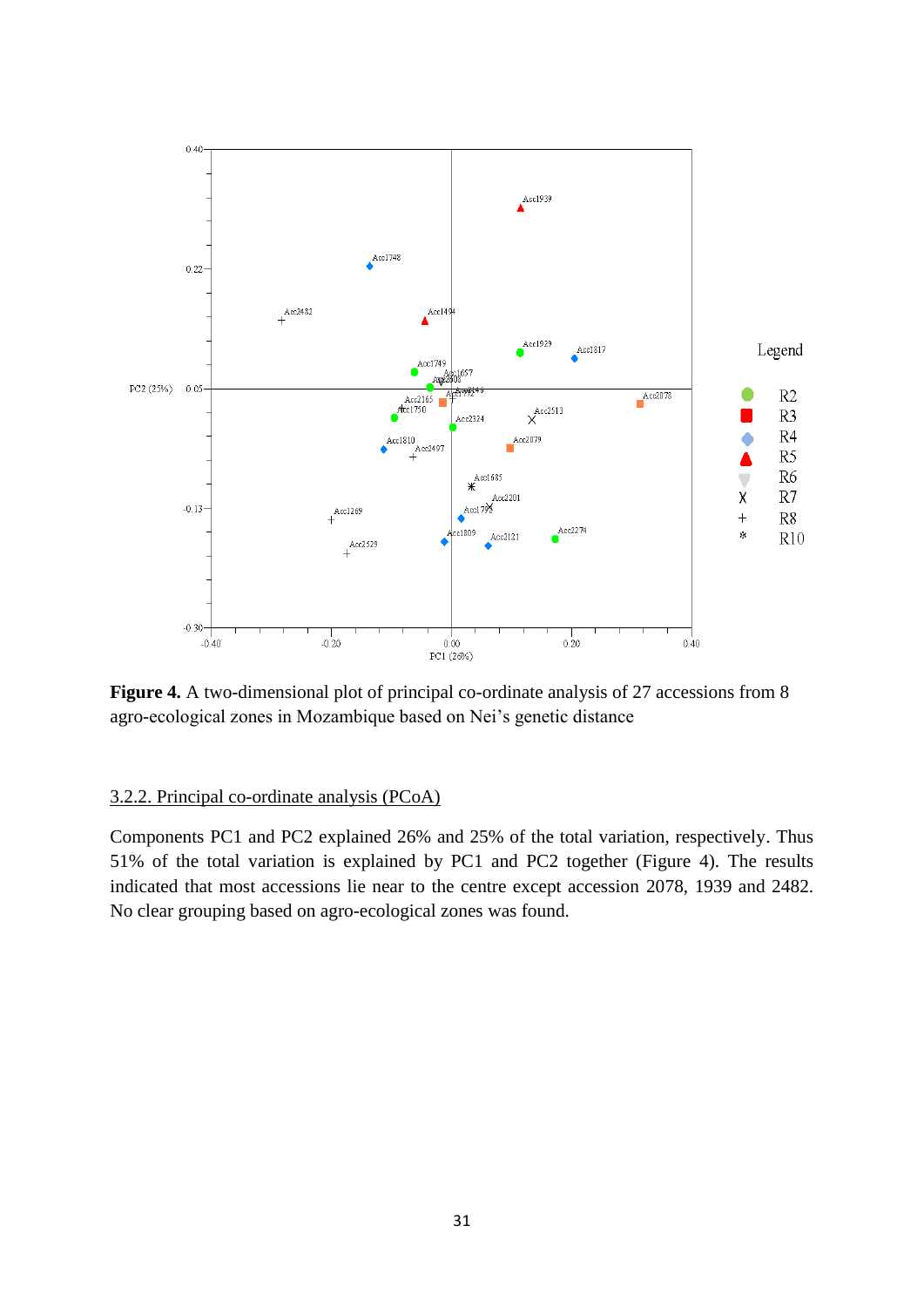#### **4. Discussion**

The use of microsatellites for characterization of maize (*Zea mays* L*.*) and other cultivated crops is well documented (Enoki et al., 2002).

The eleven microsatellite markers used in this study were capable of differentiating among the twenty-seven accessions of the local maize originating from eight agro-ecological zones in Mozambique. The fragment sizes of the different alleles were smaller for Phi041 than what was reported by Wang et al. (2011), for Bnlg1194 than what was reported by Hoxha et al. (2004) and for Bnlg1523 than what was reported by Wang et al. (2011) (Table 8). The allele sizes detected for Phi085 were higher than what was reported by Yuan et al. (2004), Senior et al. (1998) and Hoxha et al. (2004). The range and allele size for locus Phi061 was larger than that reported by Senior et al. (1998). Although the allele size for locus Phi127 was smaller than that reported by Senior et al. (1998), it was higher than the results of Yuan et al.(2004), and Zhang et al. (2003). The range of allele size of locus Phi116 was lower than that reported by Wang et al. (2011) but higher than what was found by Zhang et al. (2003), Senior et al. (1998) and Hoxha et al. (2004). The number of alleles recorded for locus Phi041 was lower than that reported by Wang et al. (2011) (Table 9). The number of alleles for loci Phi085, Phi061, Phi056, Bnlg1194, Phi073 and Bnlg1484 detected in this study were higher than those reported by Senior et al.(1998), Jambrovic et al. (2008), Xu et al.(2004), Enoki et al. (2002) and Xu et al. (2004). The number of alleles found for Phi127 in this study was similar to previous results by Enoki et al. (2002) and Xu et al. (2004) but lower than those reported by Senior et al. (1998). The number of alleles for locus Bnlg1520 was similar to the results obtained by Enoki et al. (2002) but higher than those reported by Wang et al. (2011) and Jambrovic et al. (2008). The number of alleles detected in this study for locus Bnlg1523 was lower than those reported by Enoki et al. (2002), and Wang et al. (2011) but higher than what was found by Jambrovic et al. (2008). The detected number of alleles for Phi116 was lower than that reported by Senior et al. (1998) but higher than the results of Wang et al. (2011).

For the loci Phi041 and Phi127, the effective number of alleles (Ne), the observed heterozygosity (Ho) and the expected heterozygosity (He) were lower than those reported by Qi-Lun et al. (2007). In a study involving 124 maize landraces and 46 loci, Sharma et al. (2010) reported an effective number of alleles (Ne) of 2.69 and an expected heterozygosity (He) of 0.62 for locus Phi041, which are lower than our values. They also reported a Ne value of 3.22 and an expected heterozygosity (He) of 0.62 for locus Phi127. In the present study Ne, Ho, He, I and Nei of locus Bnlg1520 were all higher than those reported by Kashiani et al. (2012). This is probably due to the fact that they used 99 microsatellite markers for 13 tropical sweet corn inbred lines while we used 27 accessions of farmers' varieties and 11 SSR markers.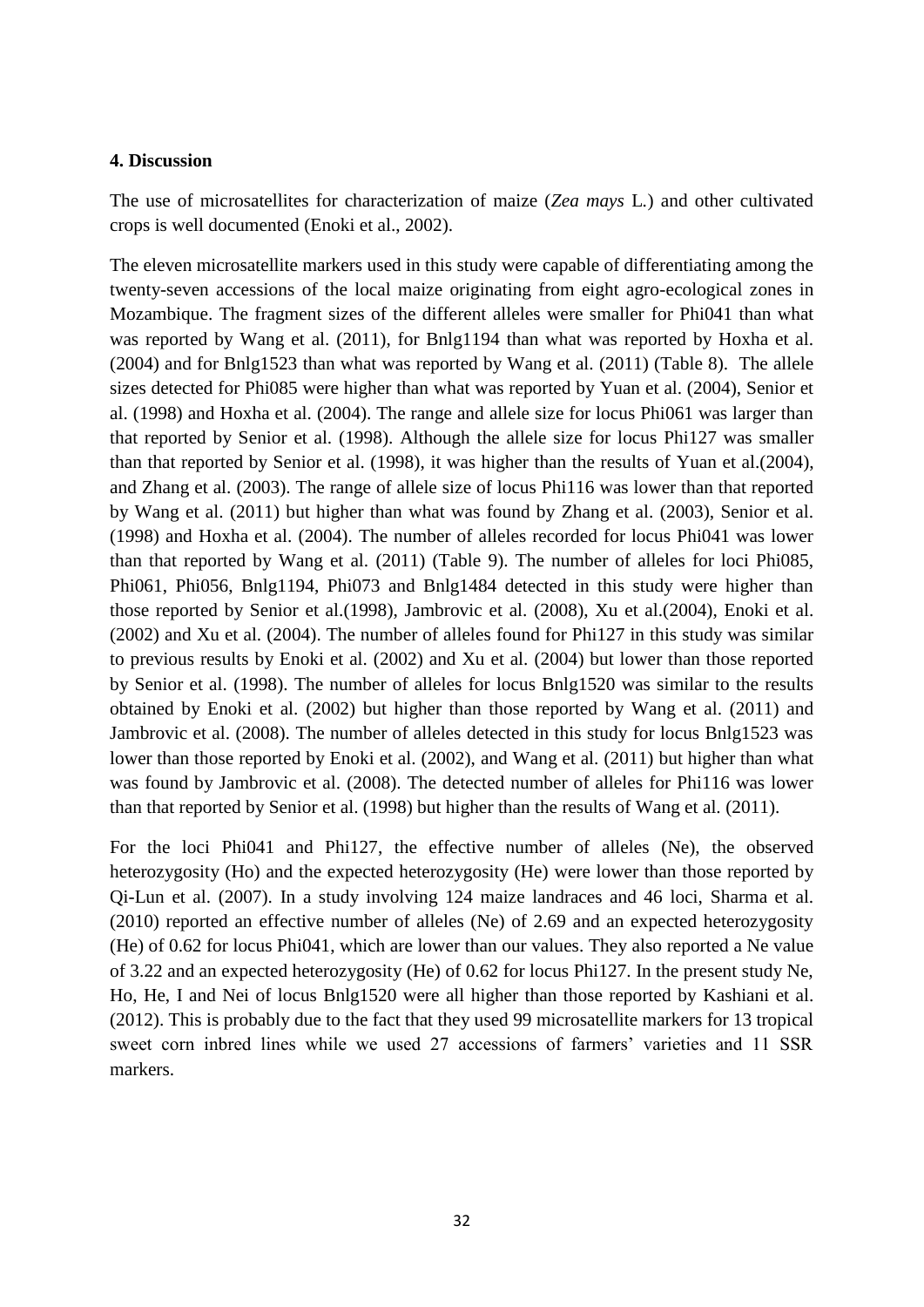A comparison of genetic diversity estimates (Table 10) showed that the mean effective number of alleles (Ne) in this study was 2.56 and higher than what was reported by Kashiani et al. (2012) in tropical sweet corn lines (Ne=1.07), by Rupp et al. (2009) in 15 sweet corn varieties (Ne=2.16) and by Xiang et al. (2010) (Ne=1.47) but lower than the 3.9 reported by Qi-Lun et al. (2007).

The mean observed heterozygosity (Ho) in this study (0.35) was higher than the mean value reported by Kashiani et al. (2012) and by Rupp et al. (2009) but lower than the mean value of 0.37 reported by Qi-Lun et al. (2007). In the present study the expected heterozygosity (He) was lower than He=0.67 found by Kashiani et al. (2012) and He=0.69 reported by Oi-Lun et al. (2007), but higher than He=0.51 reported by Rupp et al. (2009). Since the observed heterozygosity (Ho) was lower than the expected heterozygosity (He) in all our analysed accessions (Table 5) this indicates that the populations from which the accessions were collected might have been more isolated and received less external gene flow (Relethford and Blangero, 1990).

The Shannon information index (I) and estimation of genetic diversity (Nei) in the present study were higher than the values found by Kashiani et al. (2012) and by Xiang et al. (2010). However, Camus-Kulandaivelu et al. (2006) reported of a somewhat higher genetic diversity value (Nei=0.62). The percentage of polymorphic loci  $(\%P)$  in the present study was higher than that reported by Rupp et al. (2009) and Xiang et al. (2010).

The SSR analysis conducted in the present study showed a high degree of diversity of local maize populations. Although the variation within and among accessions was very high, the differentiation between accessions when grouped according to agro-ecological zones was insignificant and showed negative value. The high diversity within and among accessions is expected in open pollinating farmers' varieties that are distinct from each other. The negative value for differentiation between accessions when grouped under agro-ecological zones is an evidence of larger differences among and within accessions than between the groups of accessions. Louette et al. (1997) and Gómez et al. (2000) as quoted by Hoxha et al. (2004) argued that for open pollinated crops such as maize, diversity within a given variety is often the result of deliberate replacement, exchange or mixing of seed by farmers.

## **5. Conclusions**

The present study showed that there is a high genetic diversity within and among local maize accessions originating from farmers' varieties in eight agro-ecological zones in Mozambique. However, the differentiation between agro-ecological zones was non-significant.

The SSR molecular markers used in this study were highly polymorphic and revealed differences among the maize accessions.

This is one of the first studies involving molecular markers analysis of farmers' varieties from Mozambique. Thus, similar studies would be valuable to characterize the collections kept at the National Gene Bank of Mozambique.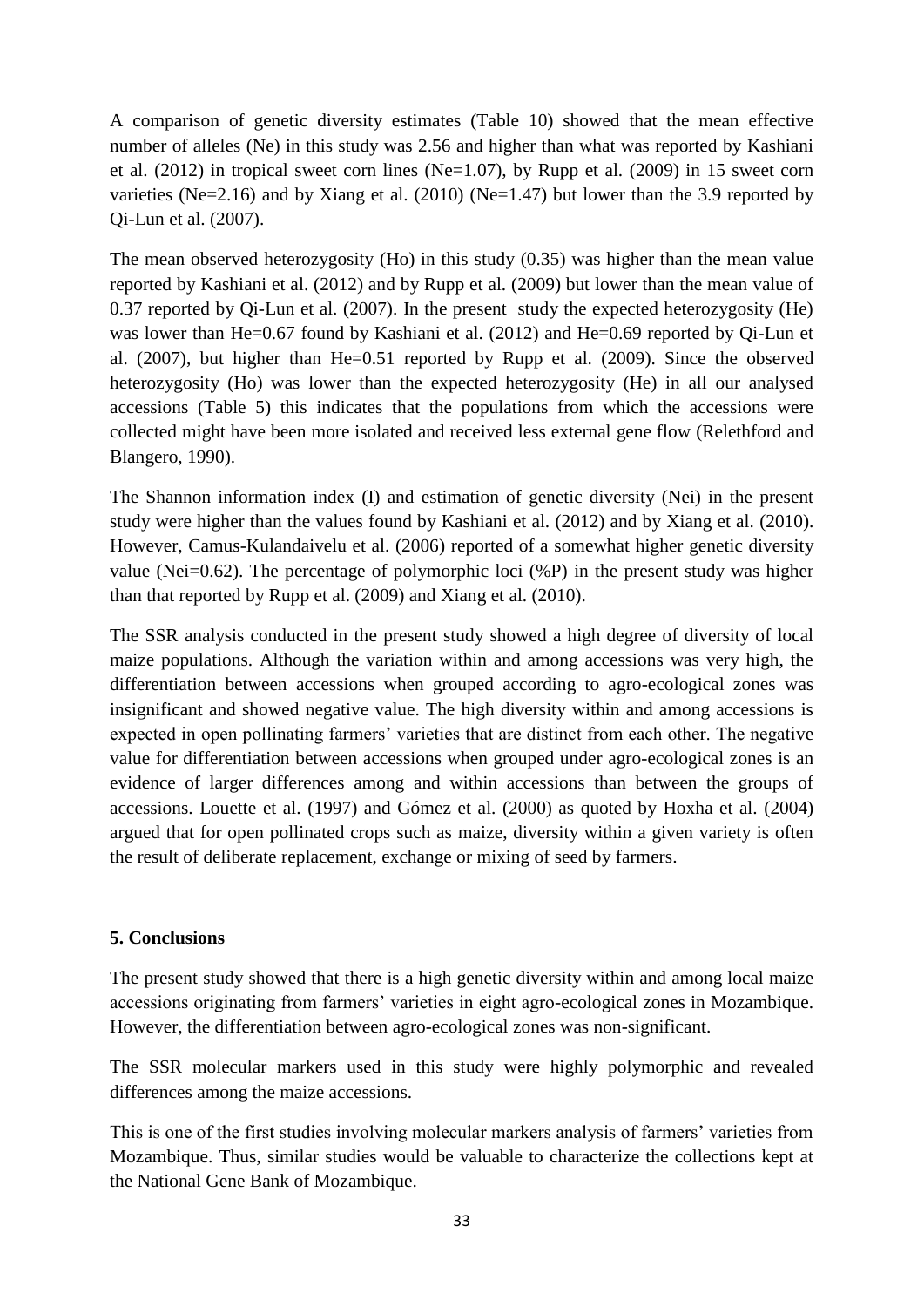The detection of high genetic diversity in the twenty-seven accessions used in this study should be an incentive to plant breeders in Mozambique to include local farmers' varieties in the breeding programme of IIAM.

This study was very important, since existing genetic variability can be used for identification of new sources of germplasm with special traits, which could be crossed with the existing varieties to give rise to novel gene and trait combinations.

The absence of differentiation among groups of accessions originating from various agroecological zones indicate that there is a need of further investigation involving more accessions and molecular markers in combination with morphological characterization.

#### **6. References**

- AQUINO, P., CARRION, F., CALVO R., FLORES, D. 2001. Selected maize statistics. *In:* PINGALI, P.L, (ed.) *CIMMYT 1999–2000 World maize facts and trends, meeting World maize needs: technological opportunities and priorities for the public sector*. pp 45–57. Mexico: CIMMYT.
- BERARDO N., MAZZINELLI G., VALOTI P., LAGANÀ P., REDAELLI R. (2009) Characterization of maize germplasm for the chemical composition of the grain. Journal of agricultural and food chemistry 57:2378-2384.
- BUCKLER, E. S. & STEVENS, N. M. 2006. Maize origins, domestication, and selection. *In:* MOTLEY, T. J., ZEREGA, N. & CROSS, H. B. (eds.) *Darwin's harvest: new approaches to the origin, evolution and conservation of crops.* Columbia University Press, NY. ISBN 978-023-150-8094.
- CAMUS-KULANDAIVELU, L., VEYRIERAS, J.-B., MADUR, D., COMBES, V., FOURMANN, M., BARRAUD, S., DUBREUIL, P., GOUESNARD, B., MANICACCI, D. & CHARCOSSET, A. 2006. Maize adaptation to temperate climate: relationship between population structure and polymorphism in the *Dwarf8* gene. *Genetics,* 172**,** 2449-2463.
- CHAUQUE, P. S., FATO, P. & DENIC, M. 2004. Improvement of maize populations for drought stress tolerance in Mozambique. *In:* POLAND, D., et al. (eds.) *Resilient crops for water limited environments: proceedings of a workshop held at Cuernavaca, Mexico, 24-28 May 2004*. 90 p. Mexico D.F.: CIMMYT.
- DA SILVA, M. C. A., ALVES, T., TEMBER, J., MUNISSE, P., DE SOUSA, C. C., PANCAS, M., PORTO, M. & BARREIROS, A. 1996. *Mozambique: country report to the FAO international technical conference on plant genetic resources, Leipzig, Germany, 17-23 June 1996.* FAO, Rome, Italy.
- DENIC, M., CHAUQUE, P., FATO, P., SENETE, C., MARIOTE, D. & HAAG, W. 2007. Breeding approaches in simultaneous selection for multiple stress tolerance of maize in tropical environments. *Genetika* 39**,** 113–124.
- DENIC, M., IGNJATOVIC MICIC, D., STANKOVIC, G., MARKOVIC, K., ZILIC, S., LAZIC JANCIC, V., CHAUQUE, P., FATO, P., SENETE, C., MARIOTE, D. & HAAG, W. 2012. Role of genetic resources from different gegraphic [i.e. geographic] and climatic regions in simultaneous breeding for high quality protein maize (HQPM) and stress tolerance. *Genetika,* 44**,** 13-23.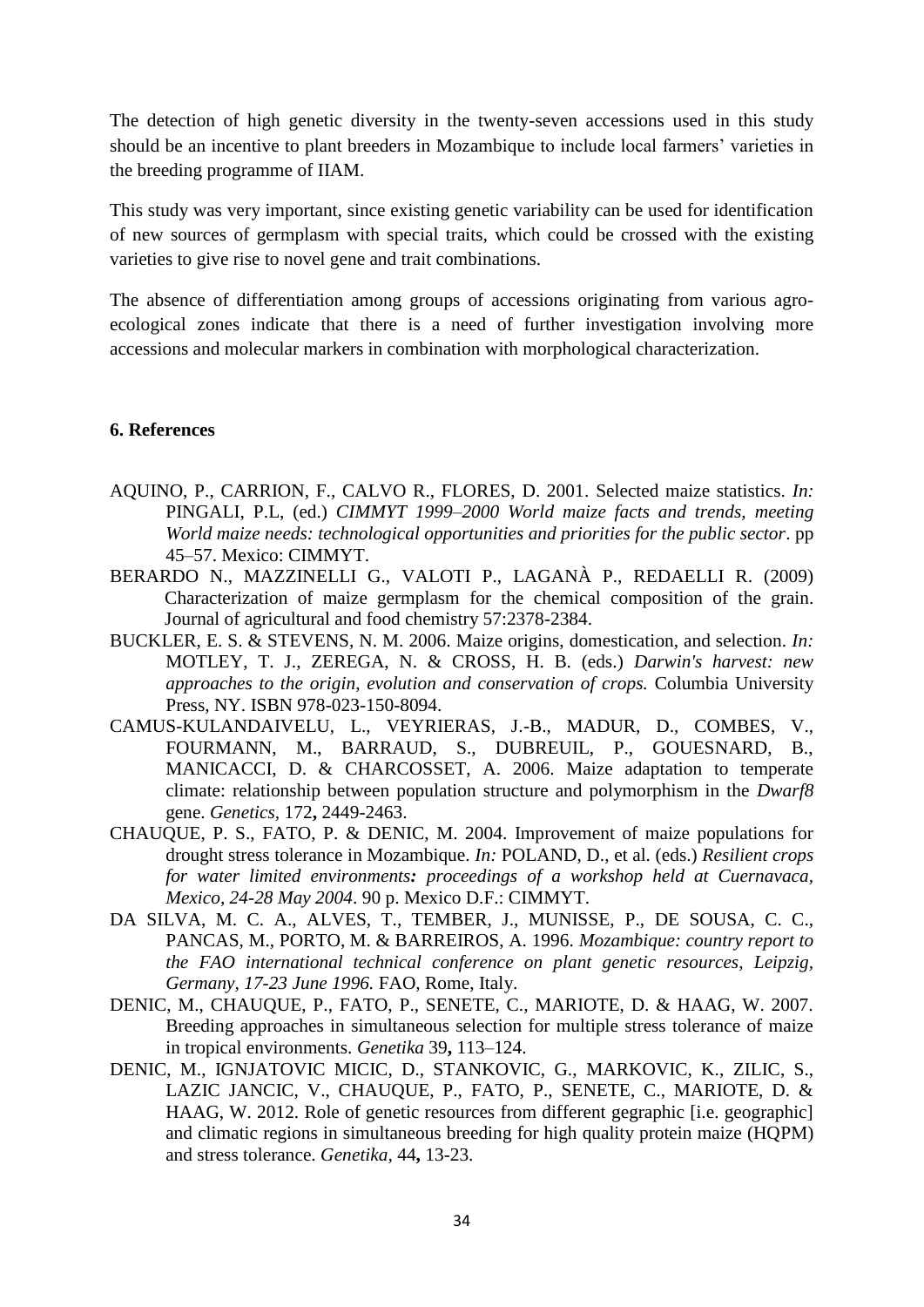- DINA. 1995. *Moçambique, Relatorio Annual, Vol.6.* Sistema Nacional de Aviso Previo para Seguranca Alimentar, Setembro, 1995. MINAG, Maputo, Mozambique.
- DNER. 1996. Programa de investimento em extensão agrária. *Documento de Trabalho n. 2/B. Map*. DNDR, Maputo, Mozambique.
- DOYLE, J. J. & DOYLE, J. L. 1987. A rapid DNA isolation procedure for small quantities of fresh leaf tissue. *Phytochemical Bulletin* 19**,** 11-15.
- ENOKI, H., SATO, H. & KOINUMA, K. 2002. SSR analysis of genetic diversity among maize inbred lines adapted to cold regions of Japan. *Theoretical and Applied Genetics,* 104**,** 1270-1277.
- EXCOFFIER, L. & LISCHER, H. E. L. 2010. Arlequin suite ver 3.5: A new series of programs to perform population genetics analyses under Linux and Windows. *Molecular Ecology Resources,* 10**,** 564-567.
- FAO. 2000. *FAO/WFP crop and food suplly assessment mission to Mozambique 31 May 2000* [Online]. Available:http://www.fao.org/DOCREP/004/X7372E/X7372E00.HTM [Accessed 2013-03-05 2013-03-05].
- FAO. 2003. Food and Agriculture Organization of the United Nations. *Special report FAO/WFP crop and food supply assessment mission to Mozambique* [Online]. Available:<http://www.fao.org/> [Accessed 2013-01-20].
- FAO. 2010. FAOSTAT [Online]. Available: http://www.fao.org/. [Accessed 2013-01-22].
- FATO, P. 2010. Investigation of heterotic patterns and genetic analysis of Downy mildew resistance in Mozambican lowland maize (*Zea mays* L.) germplasm. PhD thesis. Univ. of KwaZulu-Natal, South Africa [Online]. Available: http://researchspace.ukzn.ac.za/xmlui/bitstream/handle/10413/5037/Fato\_Pedro\_2010. pdf?sequence=1. [Accessed 2013-03-19].
- FATO, P., CHAUQUE, P. S. & DENIC, M. 2004. Assessment of maize hybrids for drought tolerance in Mozambique. *In:* POLAND, D., SAWKINS, M., RIBAUT, J.-M. & HOISINGTON, D. (eds.) *Resilient crops for water limited environments: Proceedings of a workshop held at Cuernavaca Mexico 24 – 28 May 2004.* Mexico D.F.: CIMMYT.
- FISK, E. L. 1925. The chromosomes of *Zea mays*. *Proceedings of the National Academy of Sciences of the United States of America,* 11**,** 352-356.
- GALINAT, W. C. 1971. The origin of maize. *Annual review of genetics,* 5**,** 447-478.
- GEOCHEMBIO. 2012. Ecology and general biology. [Online]. Available:

http://www.geochembio.com/biology/organisms/maize/*.* [Accessed 2013-01-22]*.*

- GÓMEZ, J. A., BELLON A., M. R. & SMALE, M. 2000. A regional analysis of maize biological diversity in Southeastern Guanajuato, Mexico. *Economic Botany,* 54**,** 60-72.
- HOXHA, S., SHARIFLOU, M. & SHARP, P. 2004. Evaluation of genetic diversity in Albanian maize using SSR markers. *Maydica,* 49**,** 97-104.
- IBPGR. 1991. *Descriptors for maize.* International Maize and Wheat Improvement Center, Mexico City/International Board for Plant Genetic Resources. Rome, Italy. ISBN 92- 9043-189-1.
- IFAD. 2010. *Rural poverty in Mozambique* [Online]. Available: <http://www.ruralpovertyportal.org/country/home/tags/mozambique>[Accessed 2013- 03-20].
- IRIONDO, J. M., MAXTED, N. & DULLOO, M. E. 2008. *Conserving plant genetic diversity in protected areas: population management of crop wild relatives*. CABI. ISBN 978- 184-593-2824.
- JAMBROVIĆ, A., ŠIMIĆ, D., LEDENČAN, T., ZDUNIĆ, Z. & BRKIĆ, I. 2008. Genetic diversity among maize (*Zea mays,* L.) inbred lines in Eastern Croatia. *Periodicum biologorum,* 110**,** 251-255.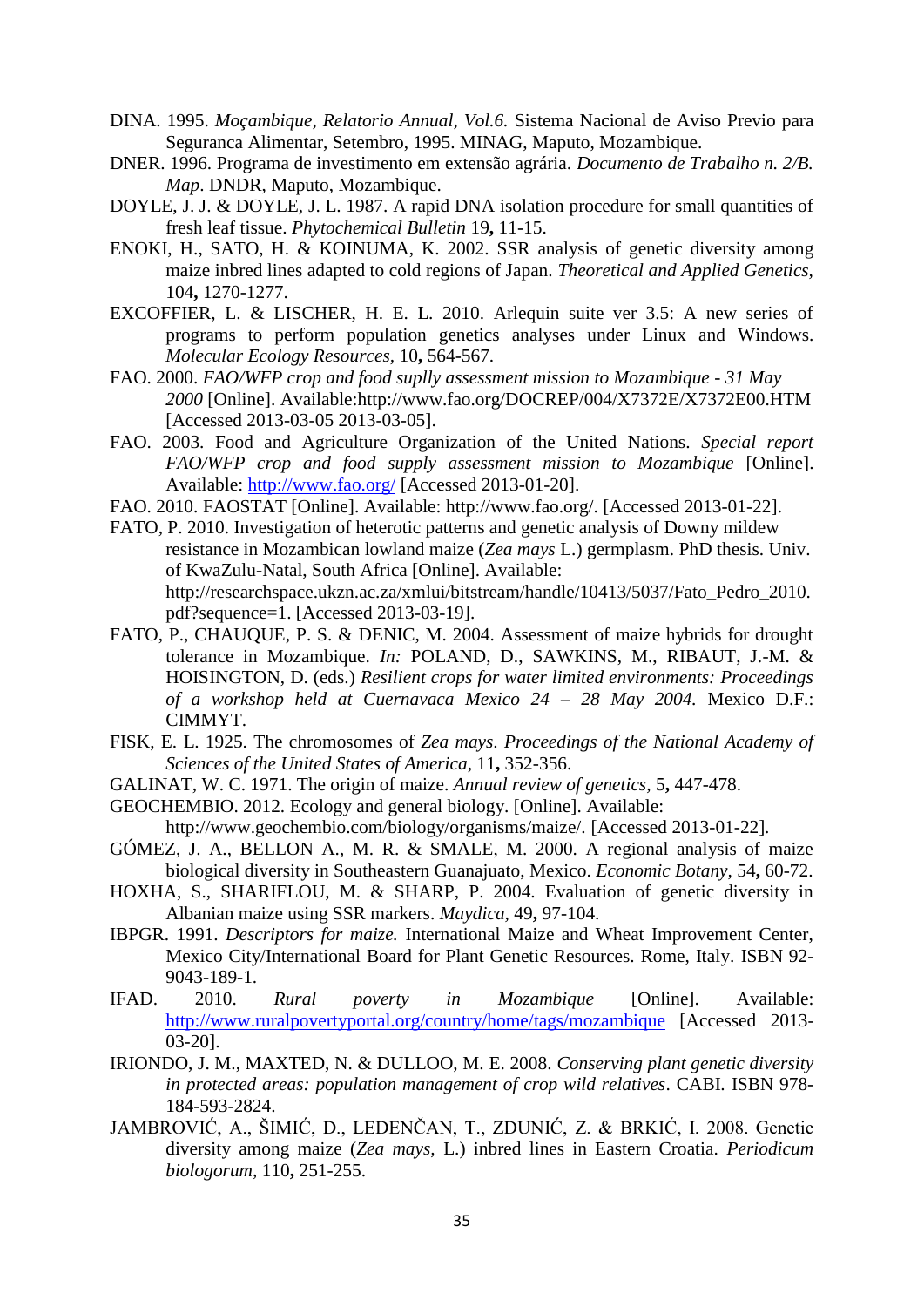- KASHIANI, P., SALEH, G., PANANDAM, J. M., ABDULLAH, N. A. P. & SELAMAT, A. 2012. Molecular characterization of tropical sweet corn inbred linesusing microsatellite markers. *Maydica,* 57**,** 154-163.
- LOÁISIGA, C., ROCHA, O., BRANTESTAM, A., SALOMON, B. & MERKER, A. 2012. Genetic diversity and gene flow in six accessions of Meso-America teosintes. *Genetic Resources and Crop Evolution,* 59**,** 95-111.
- LOPES, M. A. & LARKINS, B. A. 1996. Molecular biology and traditional breeding applied to the improvement of maize nutritional quality. *In:* SOBRAL, B. W. S. (ed.) *The impact of plant molecular genetics.* Springer, The Netherlands.
- LOUETTE, D., CHARRIER, A. & BERTHAUD, J. 1997. *In situ* conservation of maize in Mexico: genetic diversity and maize seed management in a traditional community. *Economic Botany,* 51**,** 20-38.
- MARIOTE, D. 2007. *Response to selection for Downy mildew (Peronosclerospora sorghi) and Maize streak virus resistance in three quality protein maize populations in Mozambique.* PhD thesis*.* Univ. of KwaZulu-Natal, Republic of South Africa.
- MATSUOKA, Y., VIGOUROUX, Y., GOODMAN, M. M., SANCHEZ, J., BUCKLER, E. & DOEBLEY, J. 2002. A single domestication for maize shown by multilocus microsatellite genotyping. *Proceedings of the National Academy of Sciences,* 99**,** 6080-6084.
- NUNES, E., SOUSA, D. & SATARIC, I. 1986. Research on the constraints to maize production in Mozambique. *In: To feed ourselves: a proceedings of the first Eastern, Central and Southern Africa regional maize workshop, Lusaka, Zambia, 10-17 March 1985*. pp 67-79. CIMMYT, Mexico. ISBN 968-612-7054.
- ORR, A. R. & SUNDBERG, M. D. 2004. Inflorescence development in a new teosinte: *Zea nicaraguensis* (Poaceae). *American Journal of Botany,* 91**,** 165-173.
- PAVLICEK, A., HRDA, S. & FLEGR, J. 1999. FreeTree-freeware program for construction of phylogenetic trees on the basis of distance data and bootstrap jackknife analysis of the tree robustness. Application in the RAPD analysis of genus *Frenkelia*. *Folia Biologica,* 45, 97-99.
- PIPERNO, D. R. & FLANNERY, K. V. 2001. The earliest archaeological maize (*Zea mays* L.) from highland Mexico: new acceleratior mass spectrometry dates and their inplications. *Proceedings of National Academy of Sciences,* 98, 2101-2103.
- PRASANNA, B. 2012. Diversity in global maize germplasm: Characterization and utilization. Journal of biosciences, 37, 843-855.
- QI-LUN, Y., KECHENG, Y., GUANGTANG, P. & TINGZHAO, R. 2007. Genetic diversity of maize (*Zea mays* L.) landraces from Southwest China based on SSR datas. Journal of Genetics and Genomics, 34(9): 851-860.
- RELETHFORD, J. H. & BLANGERO, J. 1990. Detection of differential gene flow from patterns of quantitative variation. *Human Biology,* 62**,** 5-25.
- ROHLF, F. J. 2000. NTSYS-pc 2.1 numerical taxonomy and multivariate analysis system. *Exeter publishing Setauket*, NY, USA.
- RUPP, J., MANGOLIN, C., SCAPIM, C. & DA SILVA MACHADO, M. P. 2009. Genetic structure and diversity among sweet corn (su1-germplasm) progenies using SSR markers. *Maydica,* 54**,** 125.
- SENIOR, M. L., MURPHY, J. P., GOODMAN, M. M. & STUBER, C. W. 1998. Utility of SSRs for determining genetic similarities an relationships in maize using an agarose gel system. *Crop Science,* 38**,** 1088-1098.
- SHARMA, L., PRASANNA, B. & RAMESH, B. 2010. Analysis of phenotypic and microsatellite-based diversity of maize landraces in India, especially from the North East Himalayan region. *Genetica,* 138**,** 619-631.